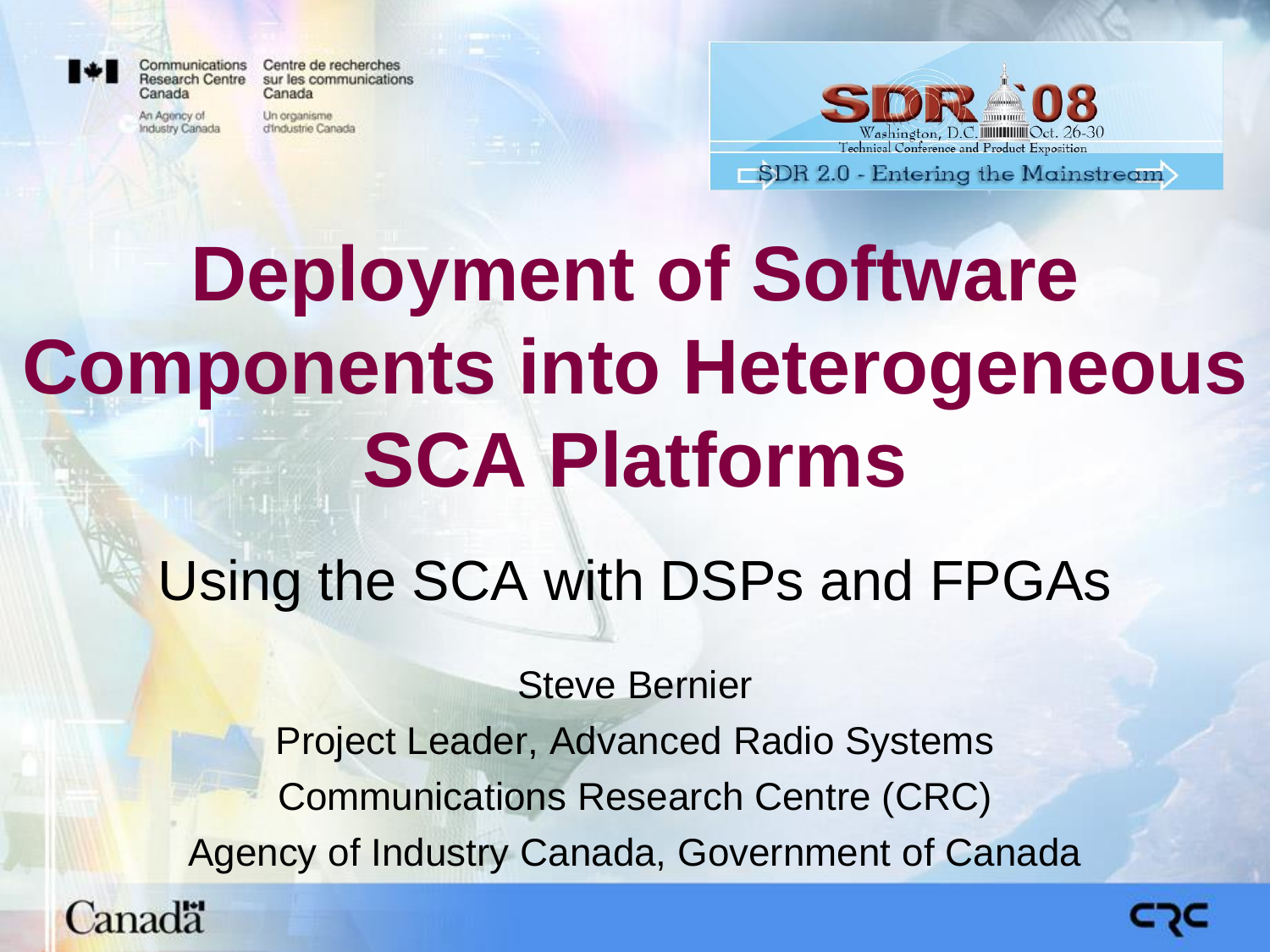## **Outline**

- **Reusability through Portability**
- **SCA Deployment Basics**
- **SCA Devices**
- **Computational Elements**
- **Mapping the SCA to a Software Defined Radio**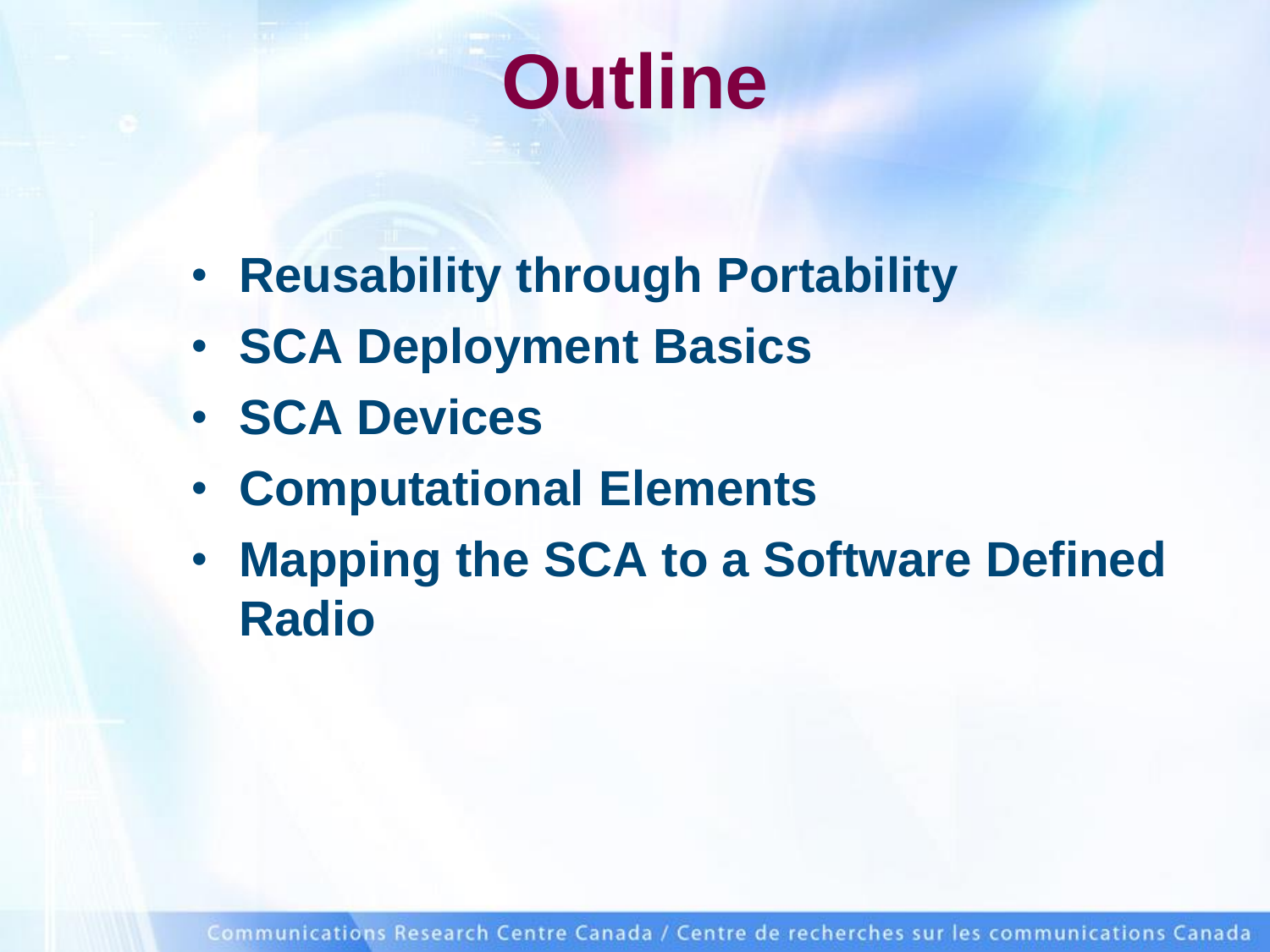### **Reusability through Portability**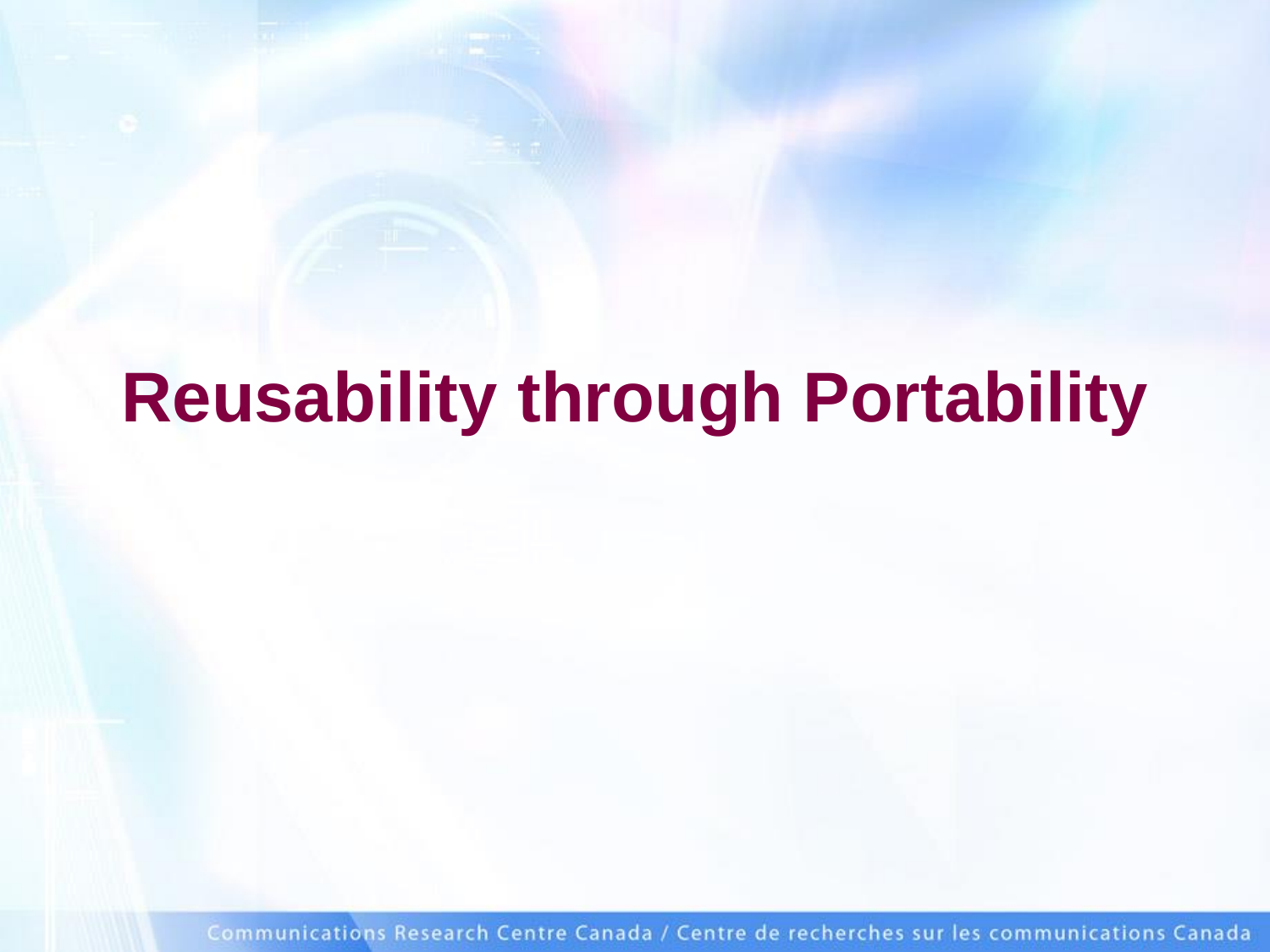### **Reusability Alternatives**

#### • **Implementation Reuse**

- interpreters or virtual machines
- binary-compatible family of processors

#### • Source Code Portability **SCA**

- Operating Systems (POSIX AEP)
- Middleware (CORBA, MHAL)
- Platform Devices (APIs)
- **Installation, Instantiation and Connection** – Core Framework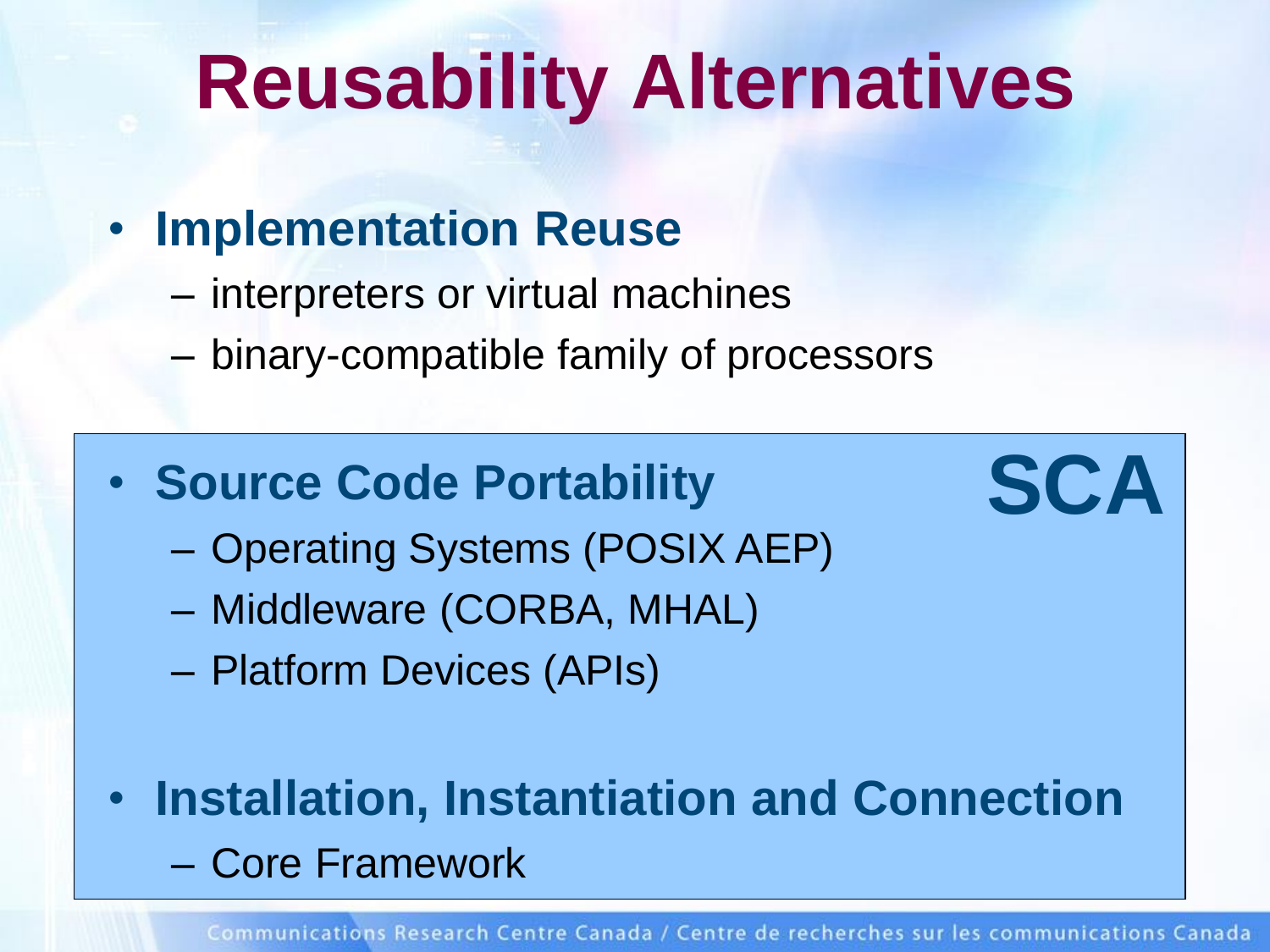#### **SCA Deployment Basics**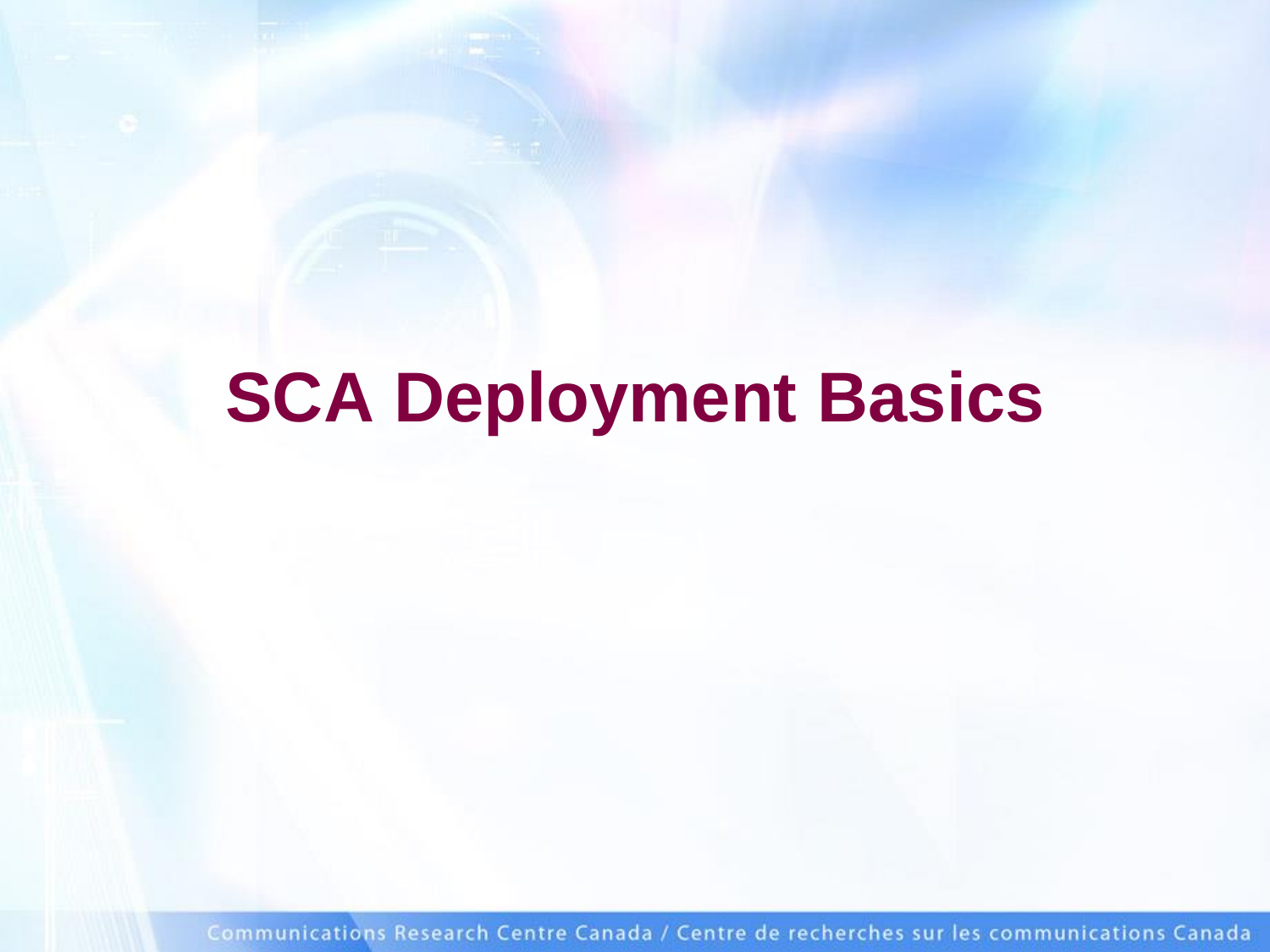### **Software Components**

- **SCA component is reusable binary code that performs a well defined function**
- **SCA Components are modeled as having ports to allow data flow and/or control**
- **SCA Component are modeled as having properties that can change their behaviour**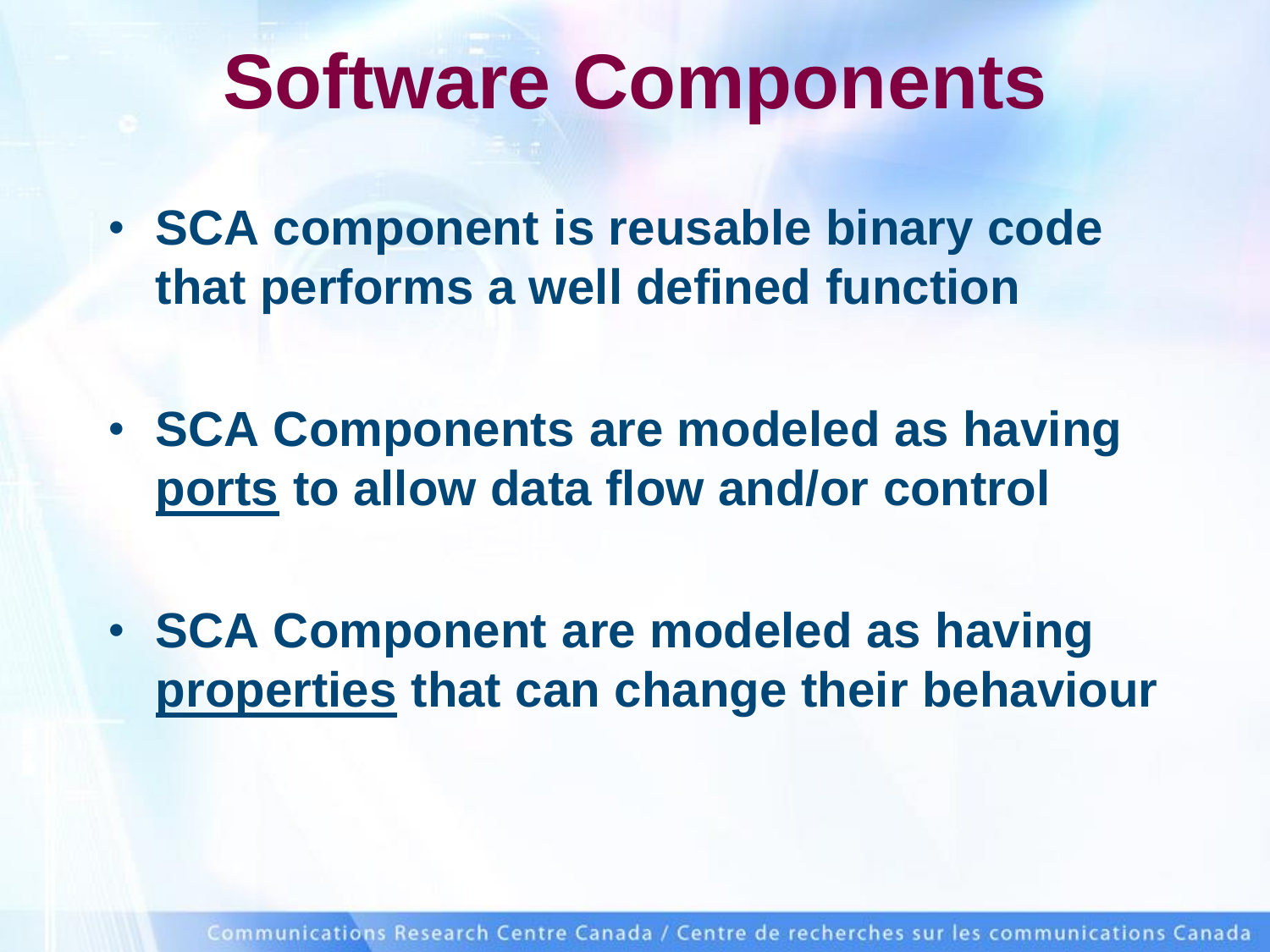# **Software Components (cont.)**

• **Typical graphical representation of a SCA component:**

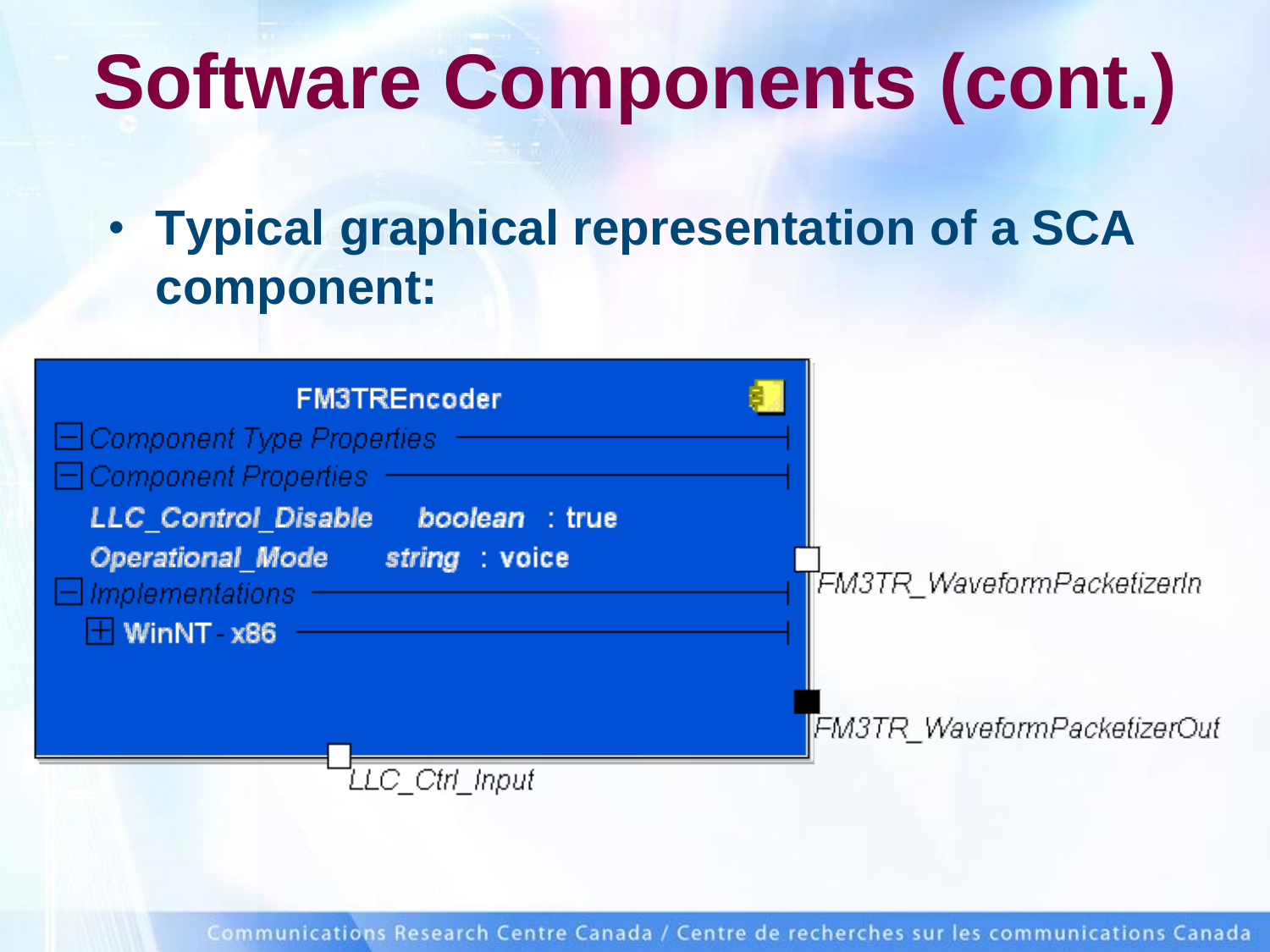# **SCA applications**

• **SCA applications are composed of software components and connections**

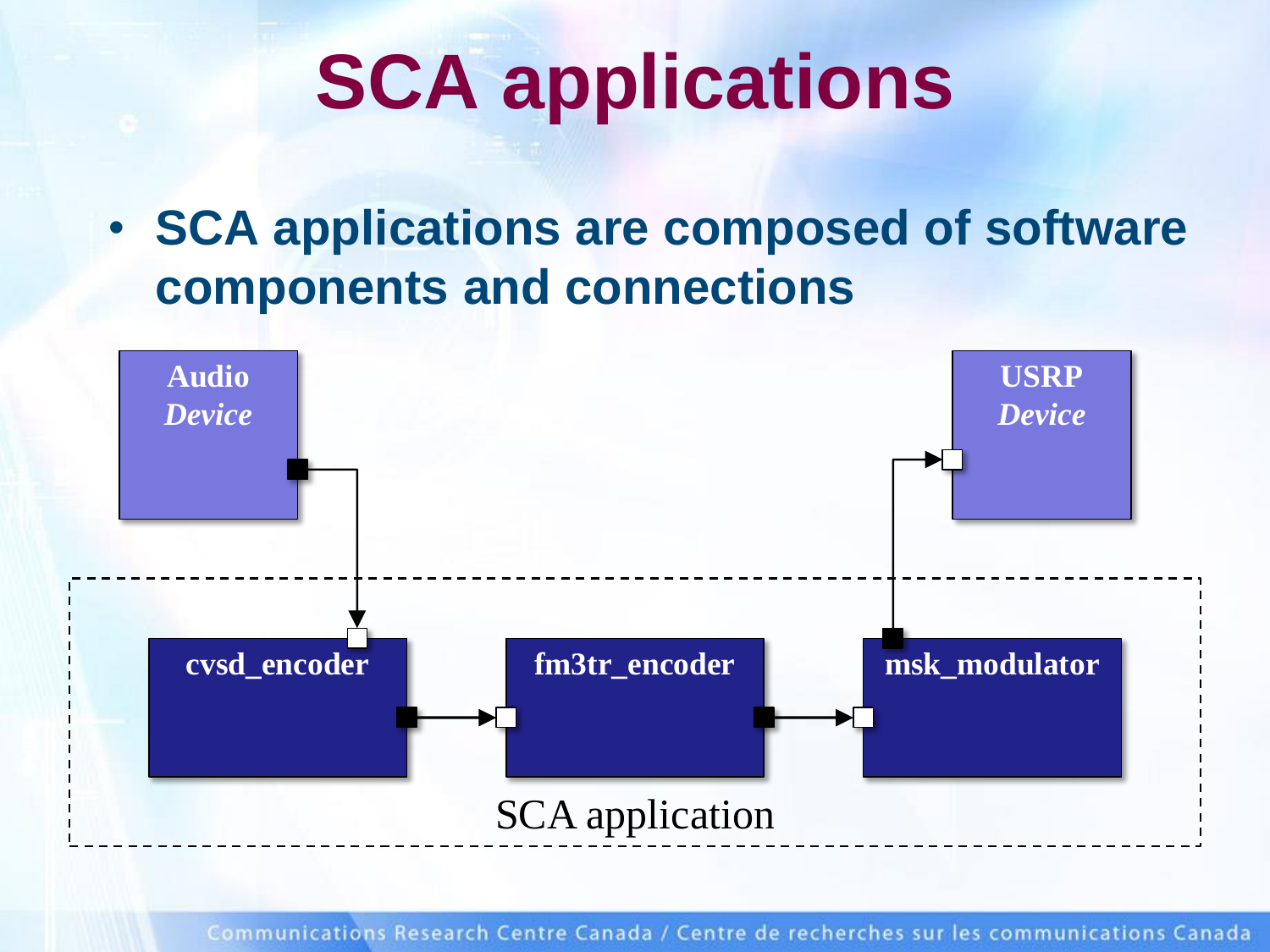## **SCA Platforms**

• **SCA platforms are made of software components called SCA** *Devices* **used as proxies to hardware components**

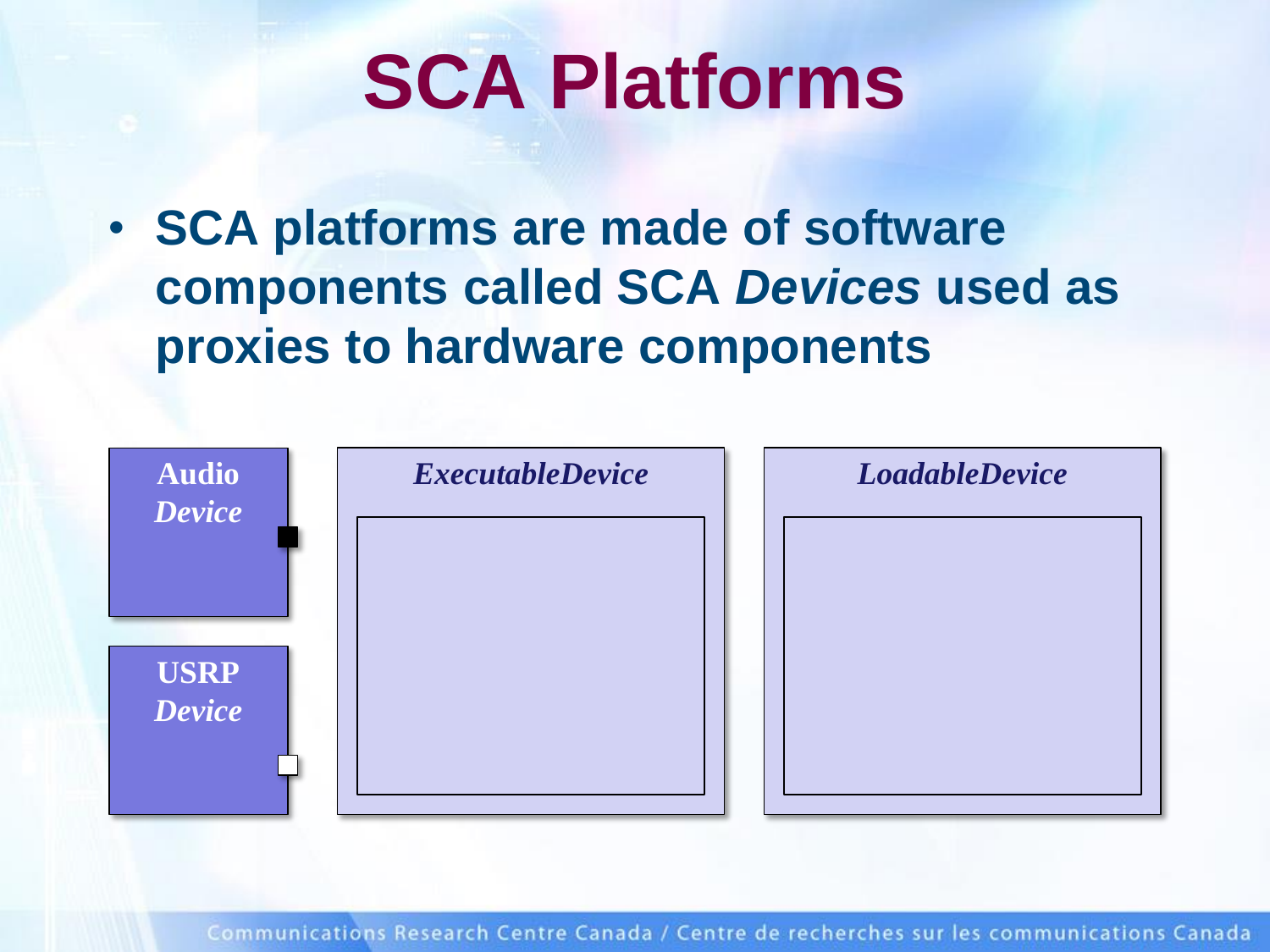# **SCA Application Deployment**

- *LoadableDevice***s and** *ExecutableDevice***s are containers for software deployment**
	- Used for loading and/or running software
- *Devices* **advertise properties while application components specify requirements**
	- Capacity properties (MIPS, RAM, etc.)
	- Capability properties (OS, processor, etc.)
- **Deployment of an SCA application is a matching process**
	- Requirements versus Advertisements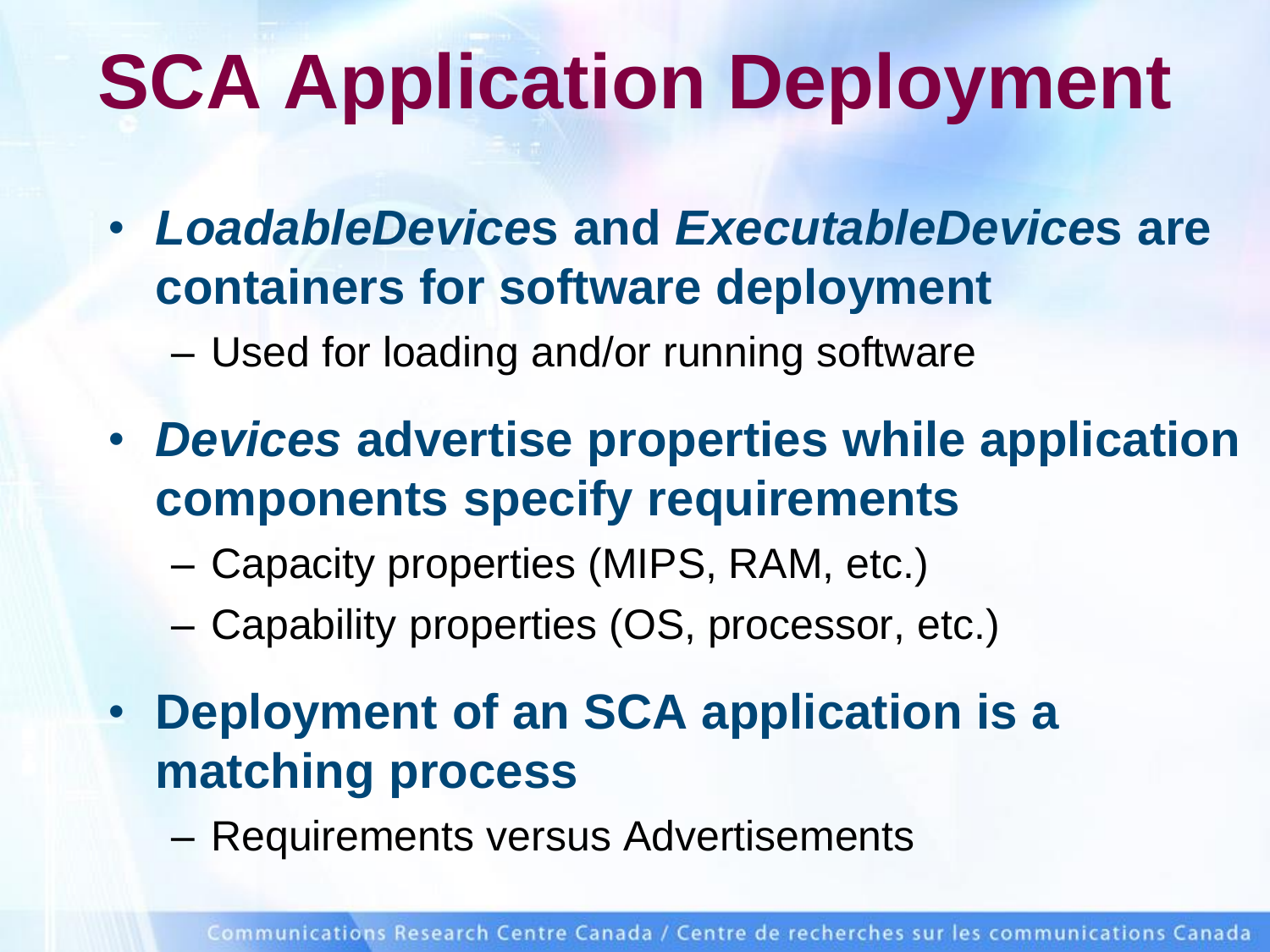# **SCA Application Deployment**

• **SCA application components are deployed to** *LoadableDevice***s or** *ExecutableDevice***s**

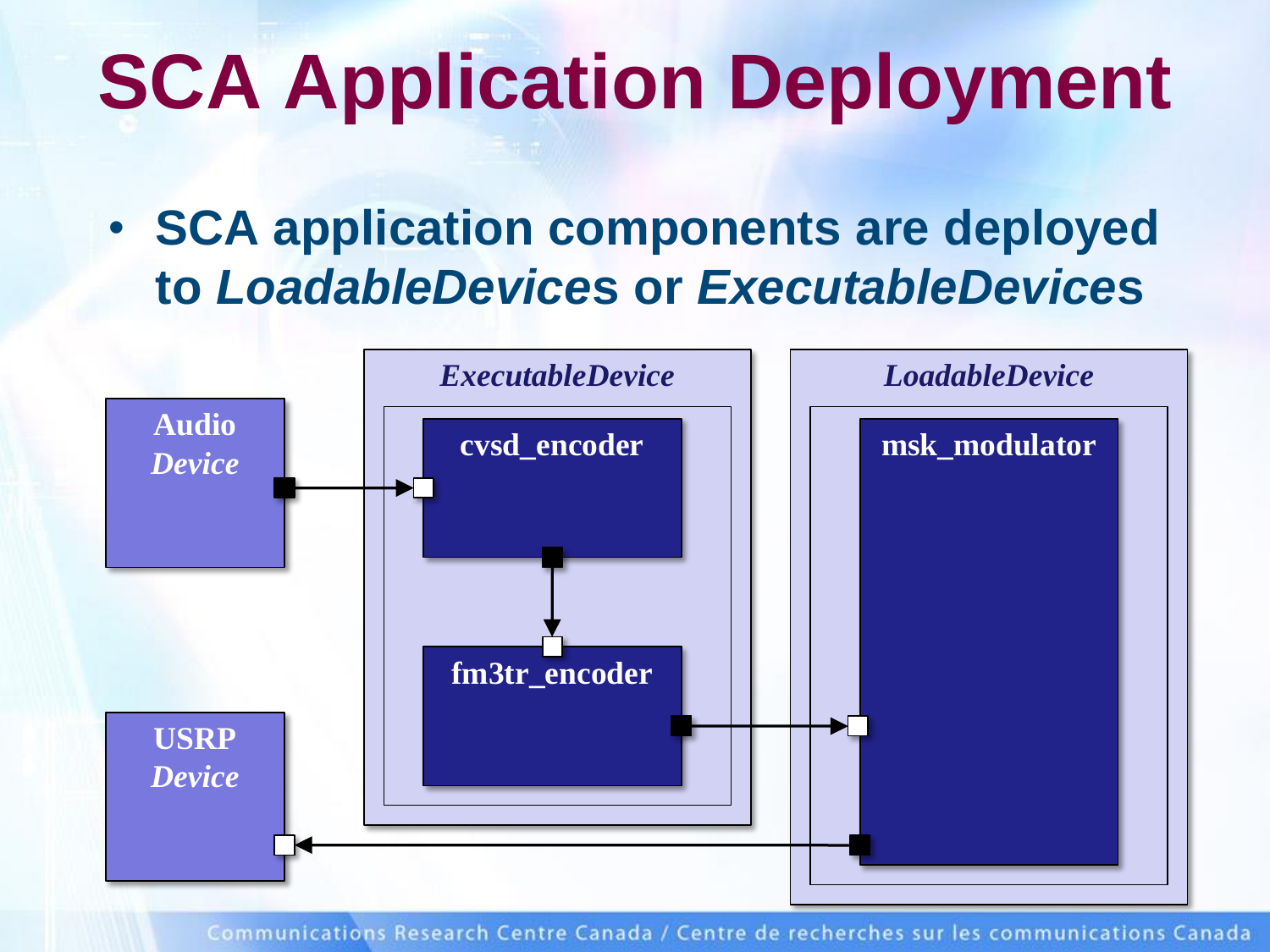#### **SCA Devices**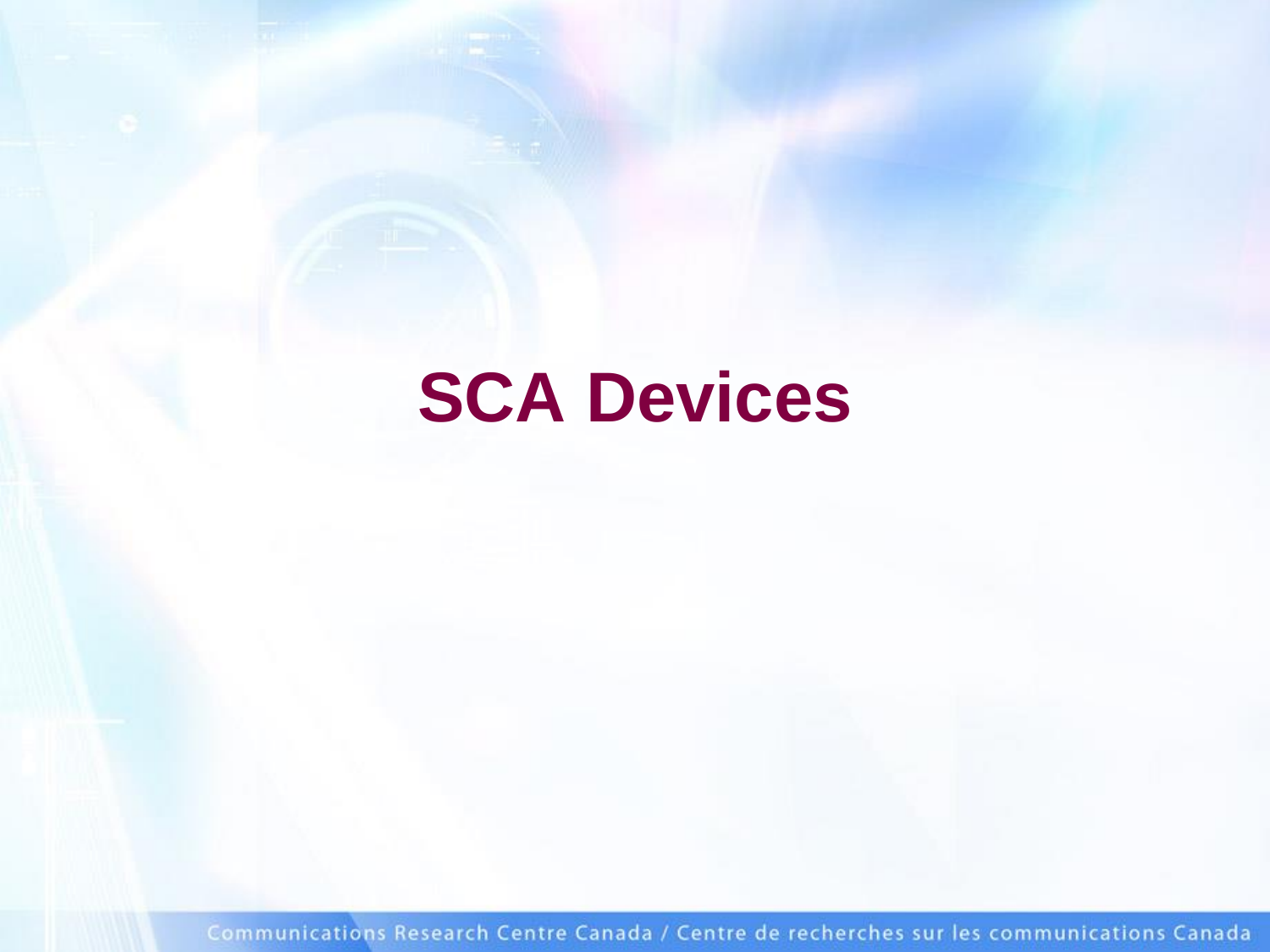# **SCA** *Devices*



#### • *Device***:**

- Capacity model
- Cannot load anything

### **SCA Containers**

#### • *LoadableDevice***:**

- Can be used to load files (bit streams, executable code, etc)
- *ExecutableDevice***:**
	- Can be used to create multiple tasks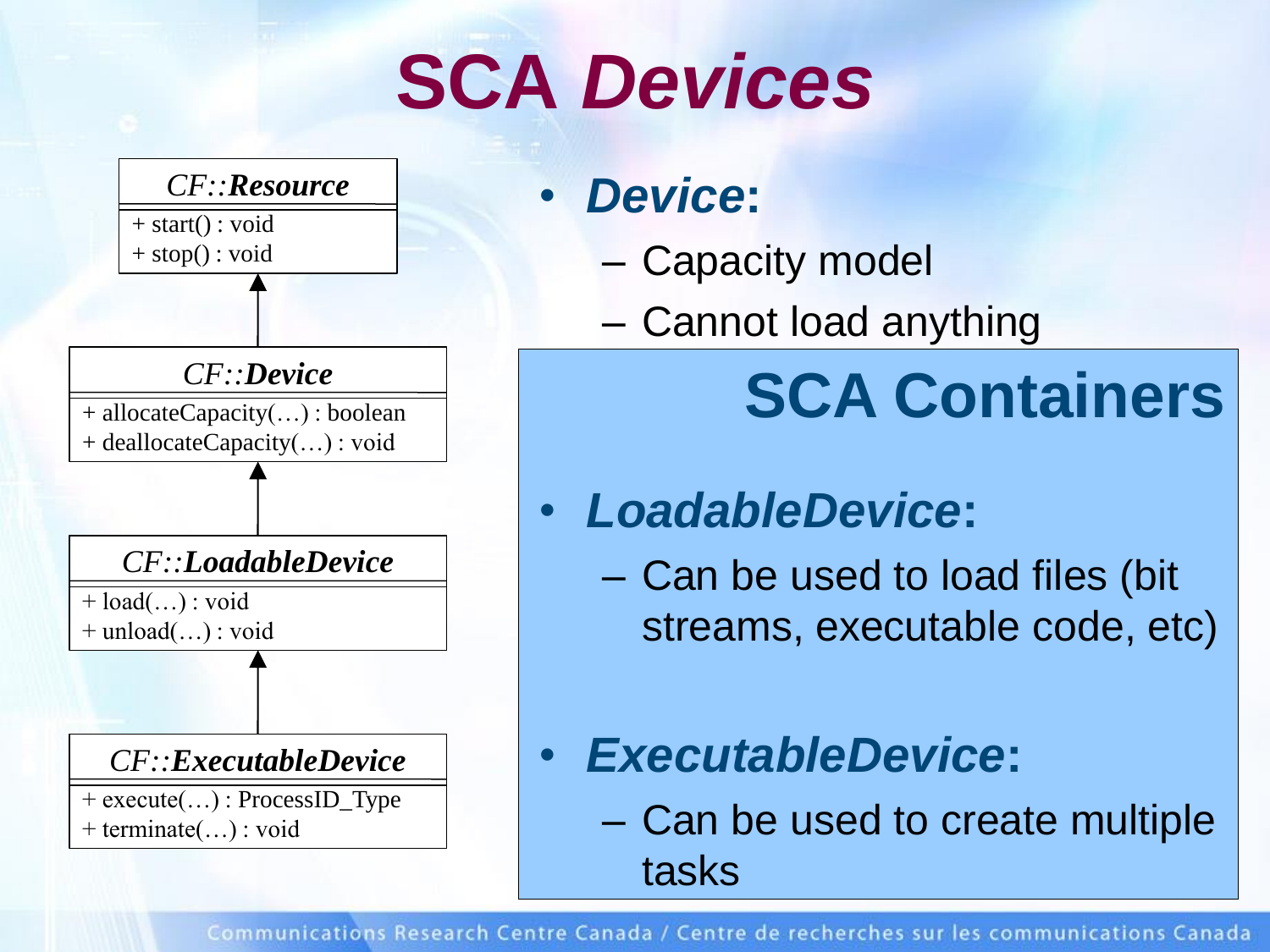### *LoadableDevice*

#### • **Used to represent single-load devices**

- Used by the deployment engine to load artifacts of software components.
- Capable of loading new artifacts, but not capable of launching new tasks (also known as processes)
	- Not capable of instantiating a component.
- Loading the device will change the device's behaviour
	- Ex: loading an 'image' on a DSP
	- Cannot be used by two applications to load different functionality at the same time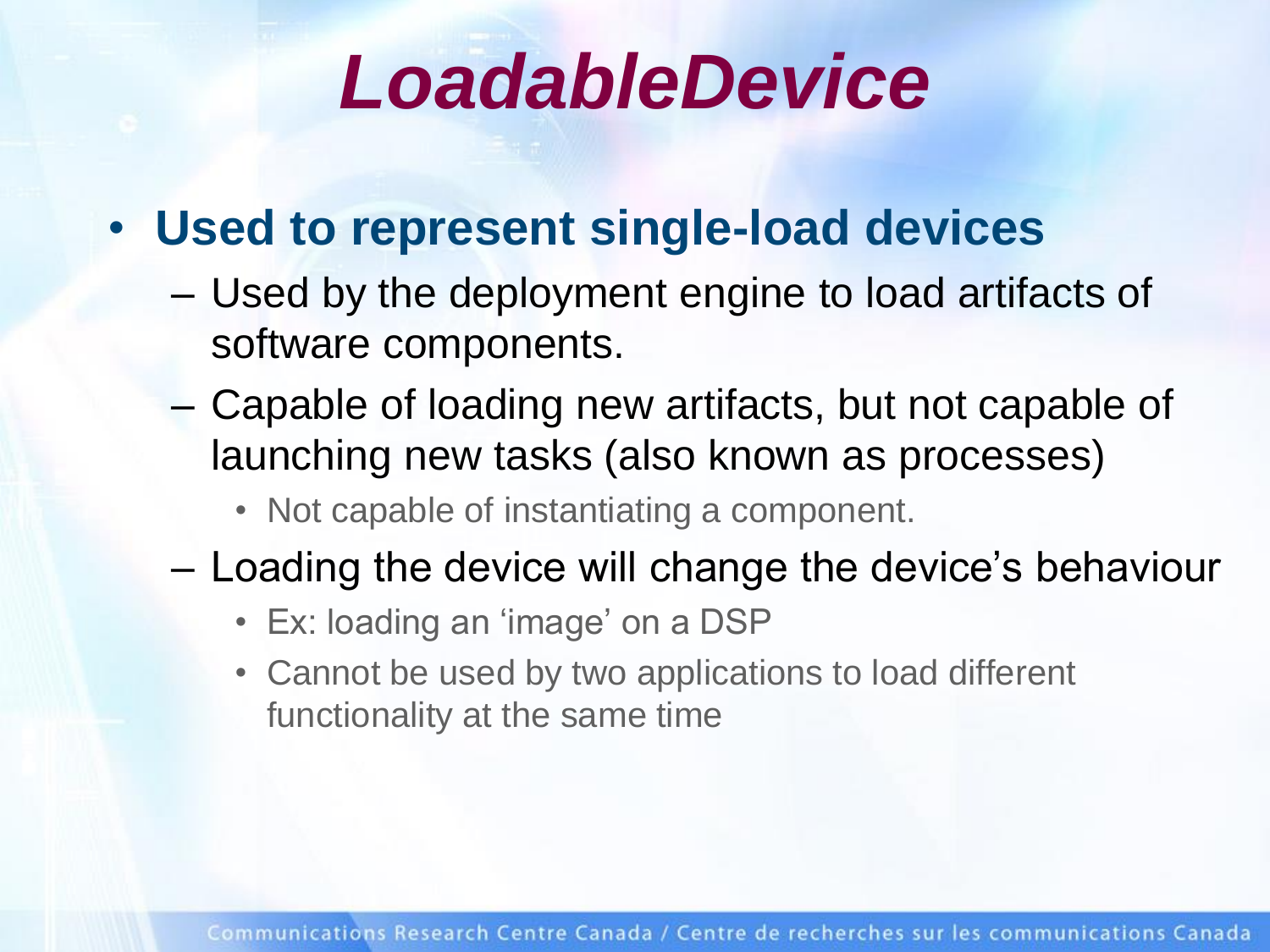### *ExecutableDevice*

- **Used to represent a Computational Element capable of running several software components concurrently**
	- Used by the deployment engine to load and execute artifacts of potentially many software components.
	- Capable of creating several tasks at the same time without having to reboot to launch a newly loaded task
		- Capable of instantiating a component.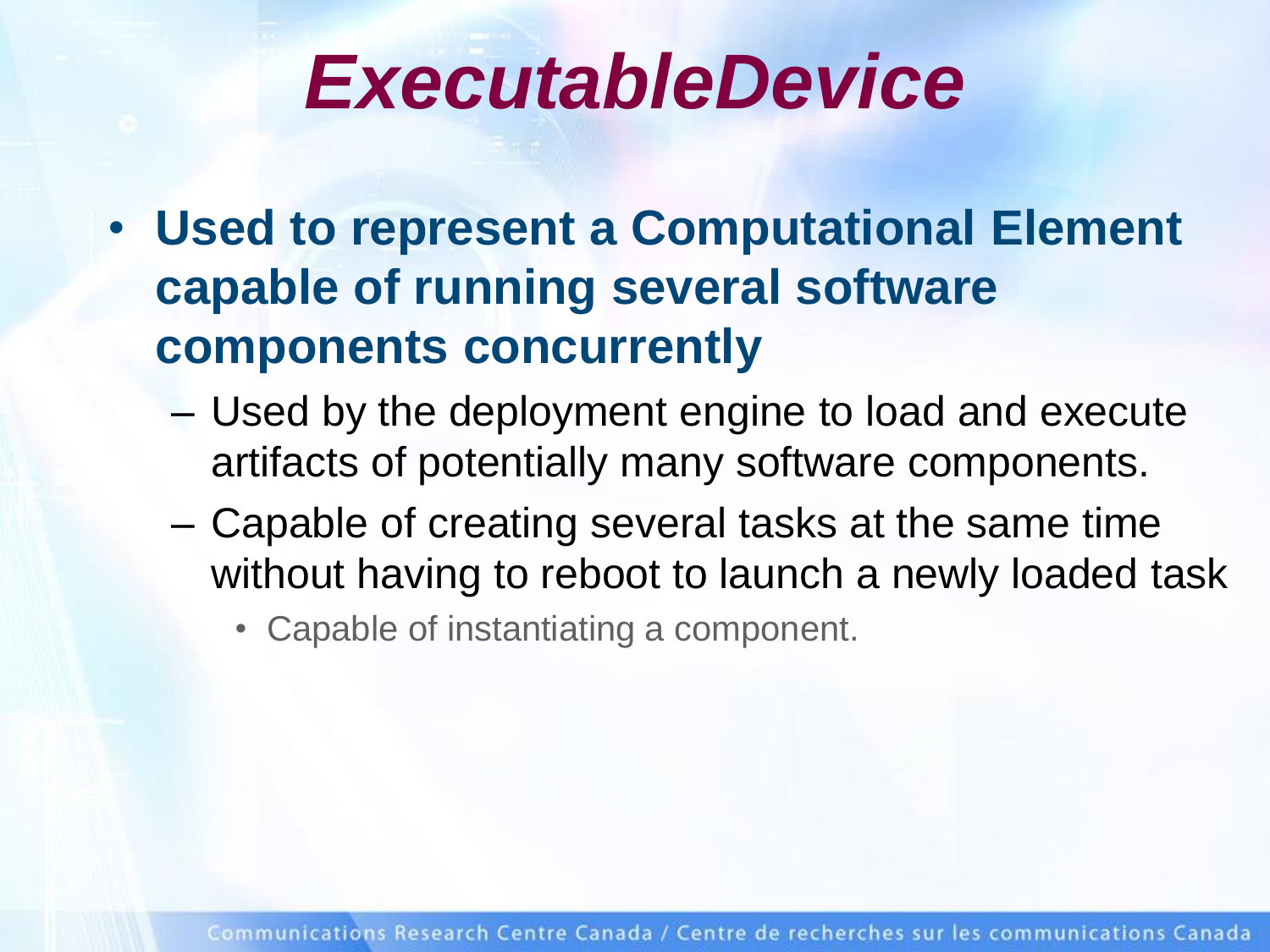### **Computational Elements**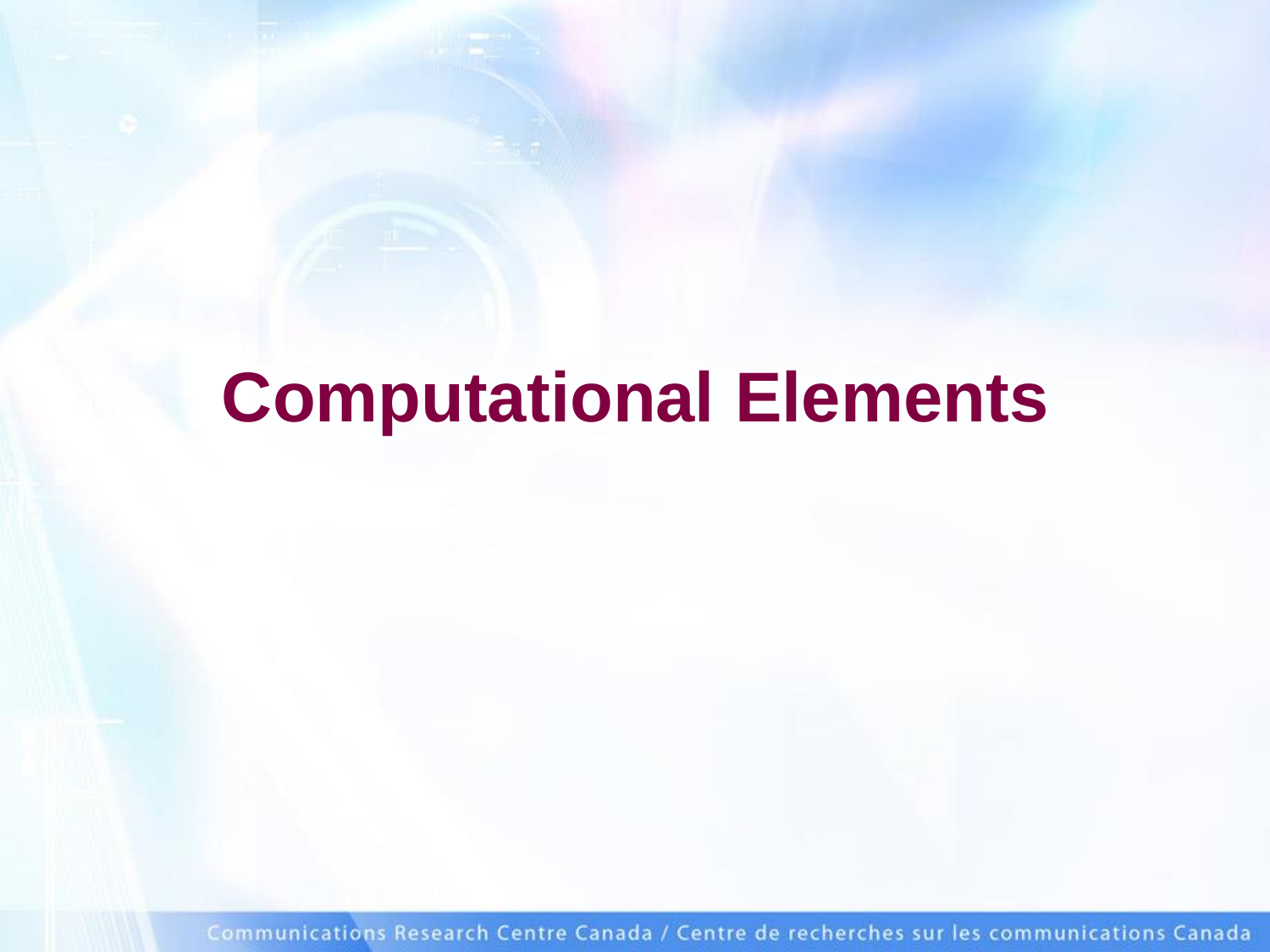# **SDR Platforms**

- **SDR platforms can provide three types of Computational Elements (CEs):**
	- General Purpose Processor (GPP)
	- Digital Signal Processor (DSP)
	- Field-Programmable Gate Array (FPGA)

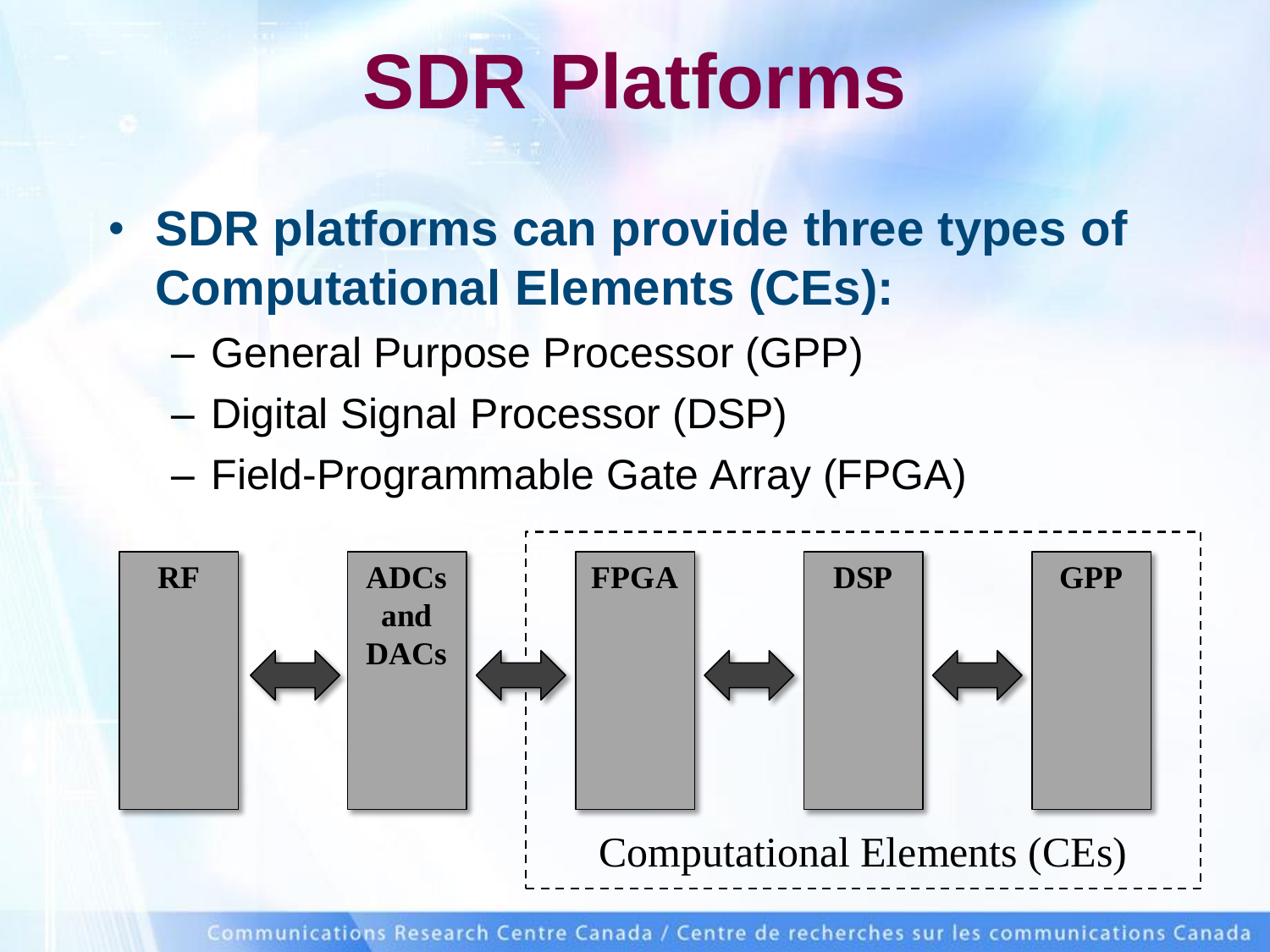## **Computational Elements**

#### • **Field Programmable Gate Array**

- Special purpose device used to implement complex logical circuits evaluated in parallel
- SDR: Used for very fast and highly specialized RF/IF signals processing
- Popular FPGAs:
	- Xilinx's Virtex family
	- Altera's Stratix family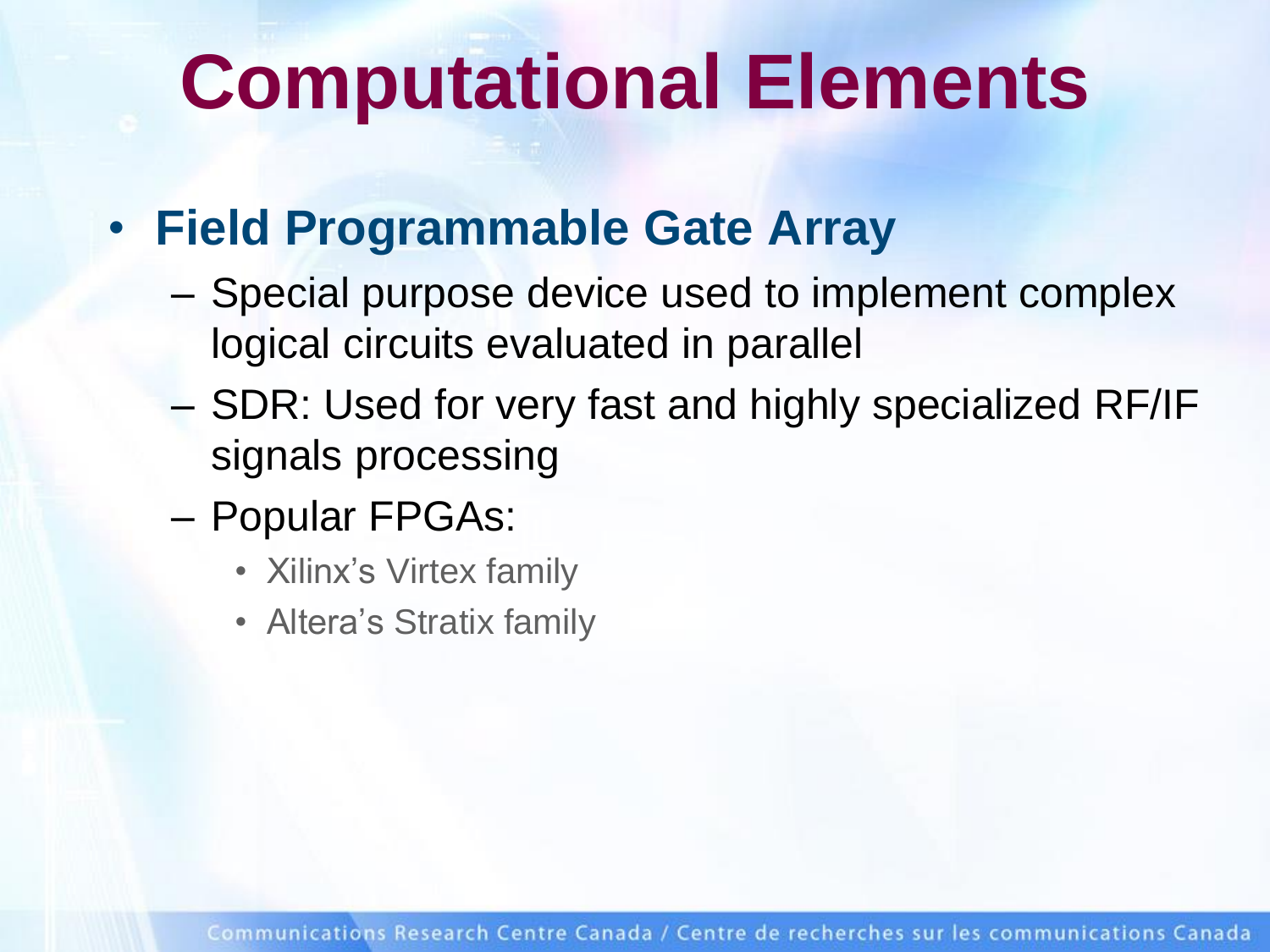# **Computational Elements (cont.)**

#### • **Digital Signal Processor**

- Special purpose processing unit designed for high speed arithmetic and high data throughput
- SDR: typically used for baseband/IF signals processing
- Popular DSPs:
	- Texas Instrument's C6000 family
	- Freescale's StarCore family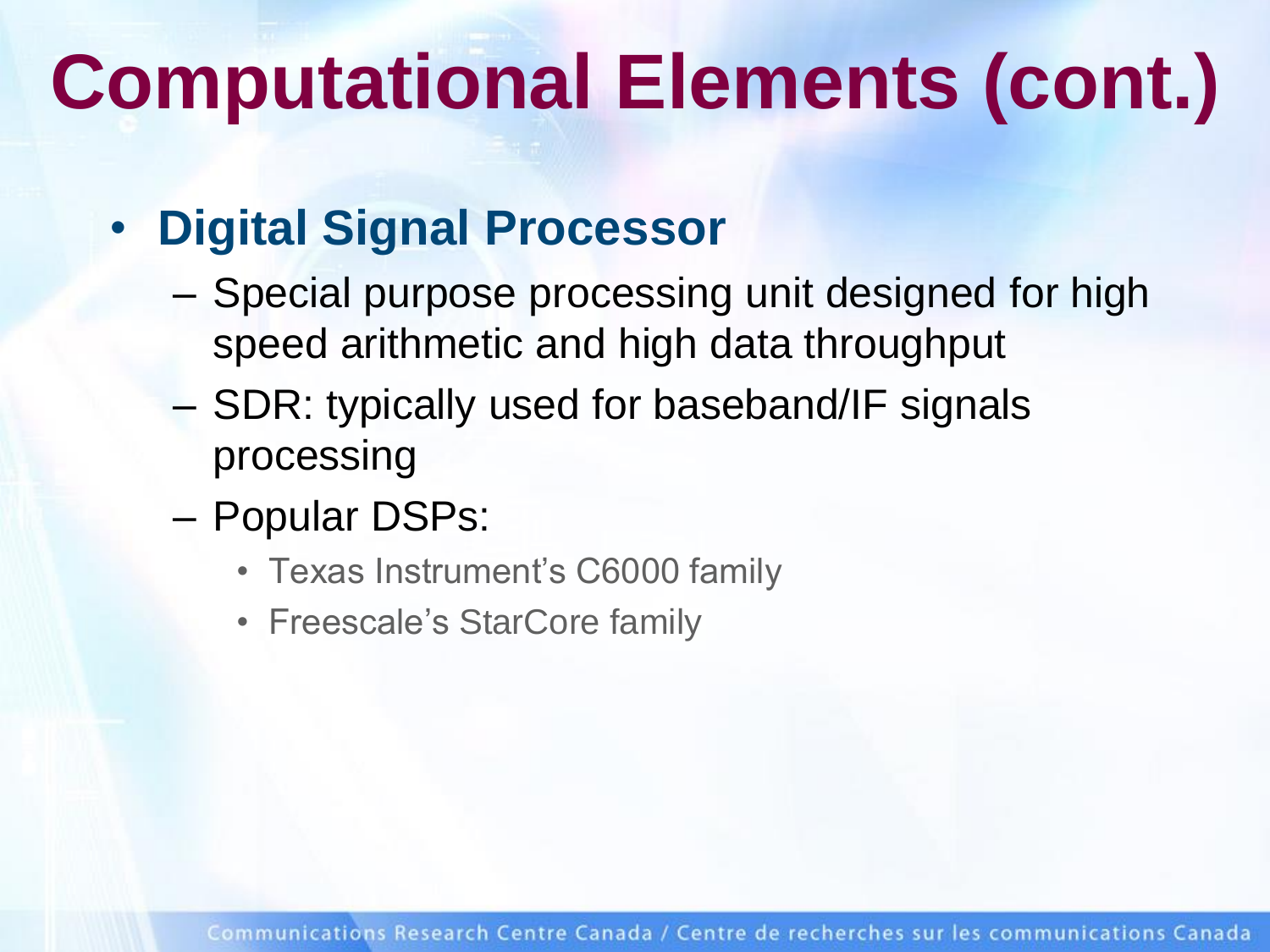# **Computational Elements (cont.)**

#### • **General Purpose Processor**

- The "Jack of all trades, master of none" processor
- SDR: GPP typically used for implementing MAC/networking layers
- Popular GPPs:
	- Intel's x86 family
	- AMD's Kx family
	- FreeScale's PowerQuicc family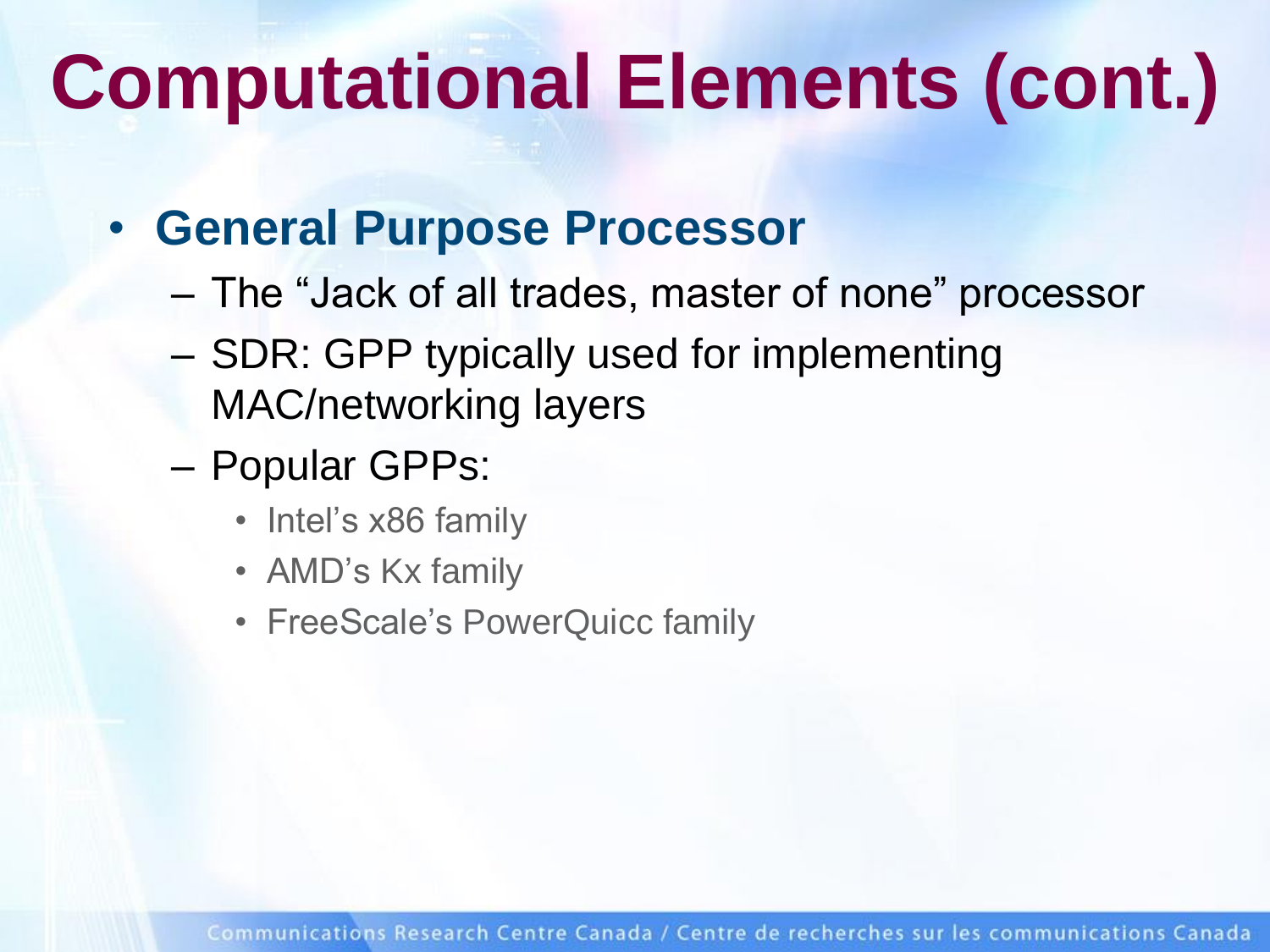# **Key Features**

#### • **Incremental Loading:**

- Allows new binary code to be loaded into execution memory during runtime without rebooting the CE.
- Most operating systems that provide this feature do so through what is called a loader (usually requires a file system).
- For instance, the POSIX standard provides access to a loader through the 'exec()' system calls.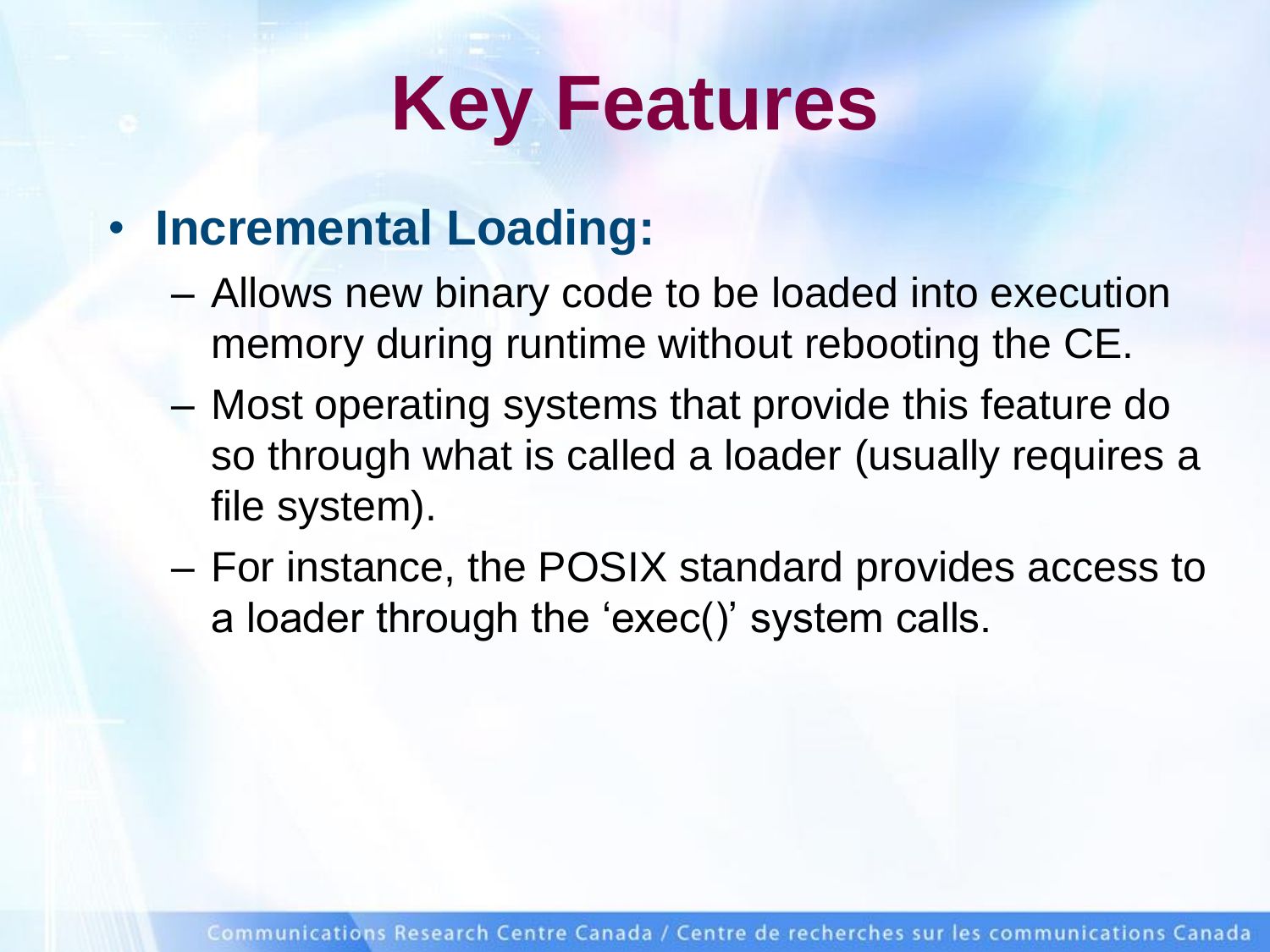# **Key Features (cont.)**

#### • **Multi-tasking:**

- Allows multiple tasks (also known as processes) to share a single CE.
- Allows several tasks to run concurrently without requiring a reboot every time a new task is launched.
- Most operating systems implement this feature through what is called a task scheduler.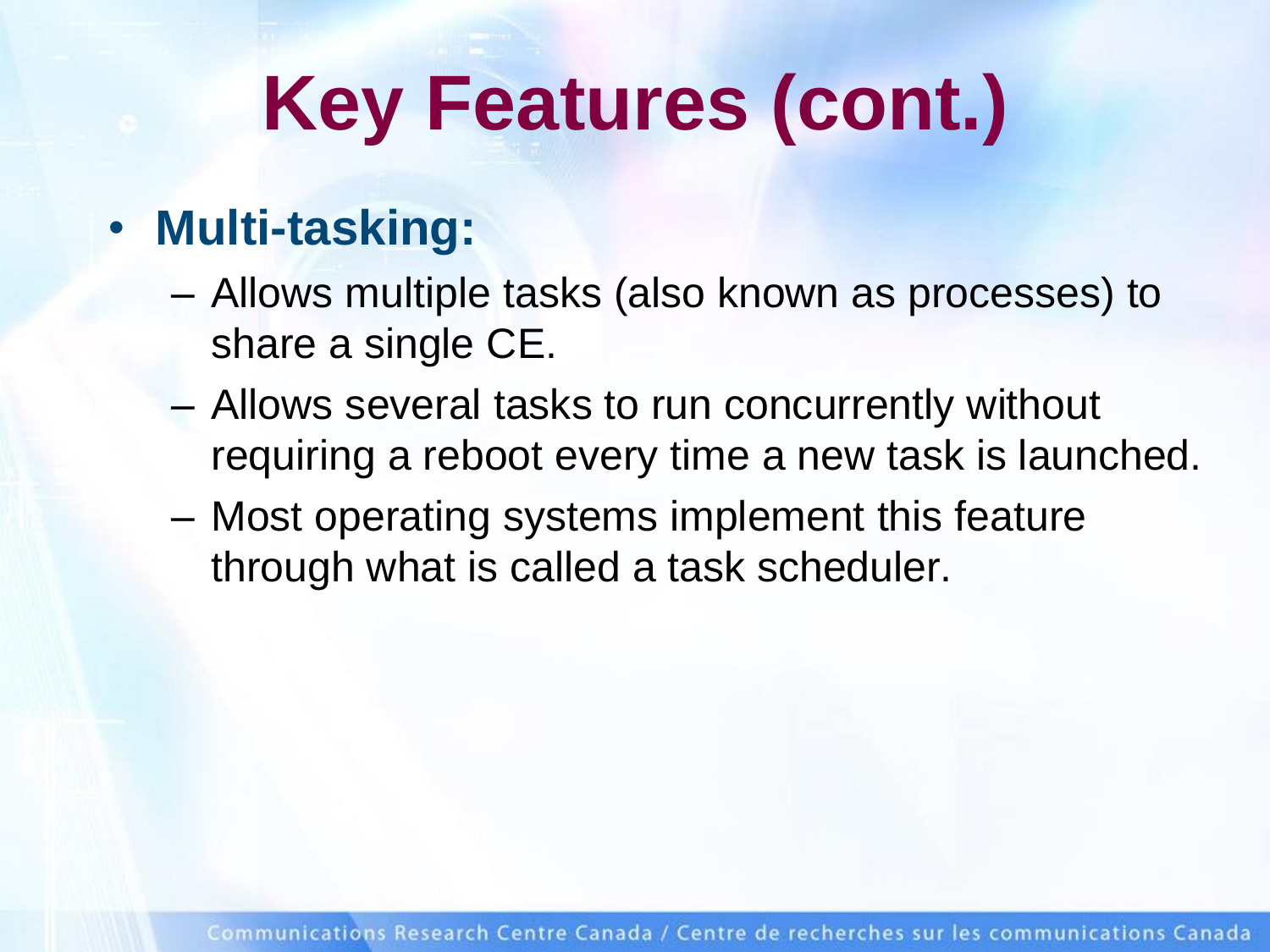### **Mapping the SCA to a Software Defined Radio**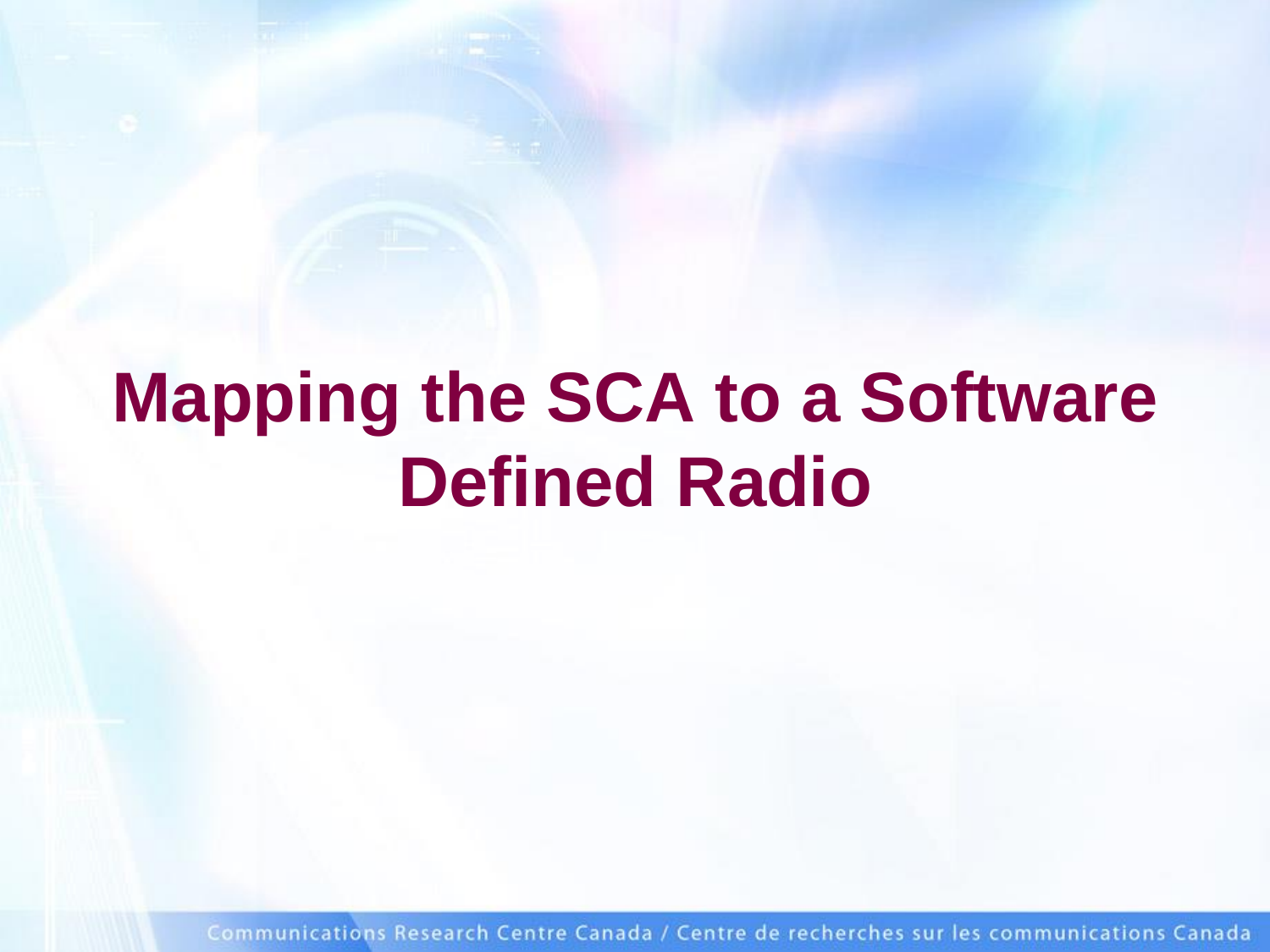# **Mapping the SCA to a SDR**

- **How can the SCA concepts be mapped to a Software Defined Radio platform?**
	- SCA models in terms of application components being deployed to SCA Devices
	- While SDR platforms are made of Computational Elements that can be programmed

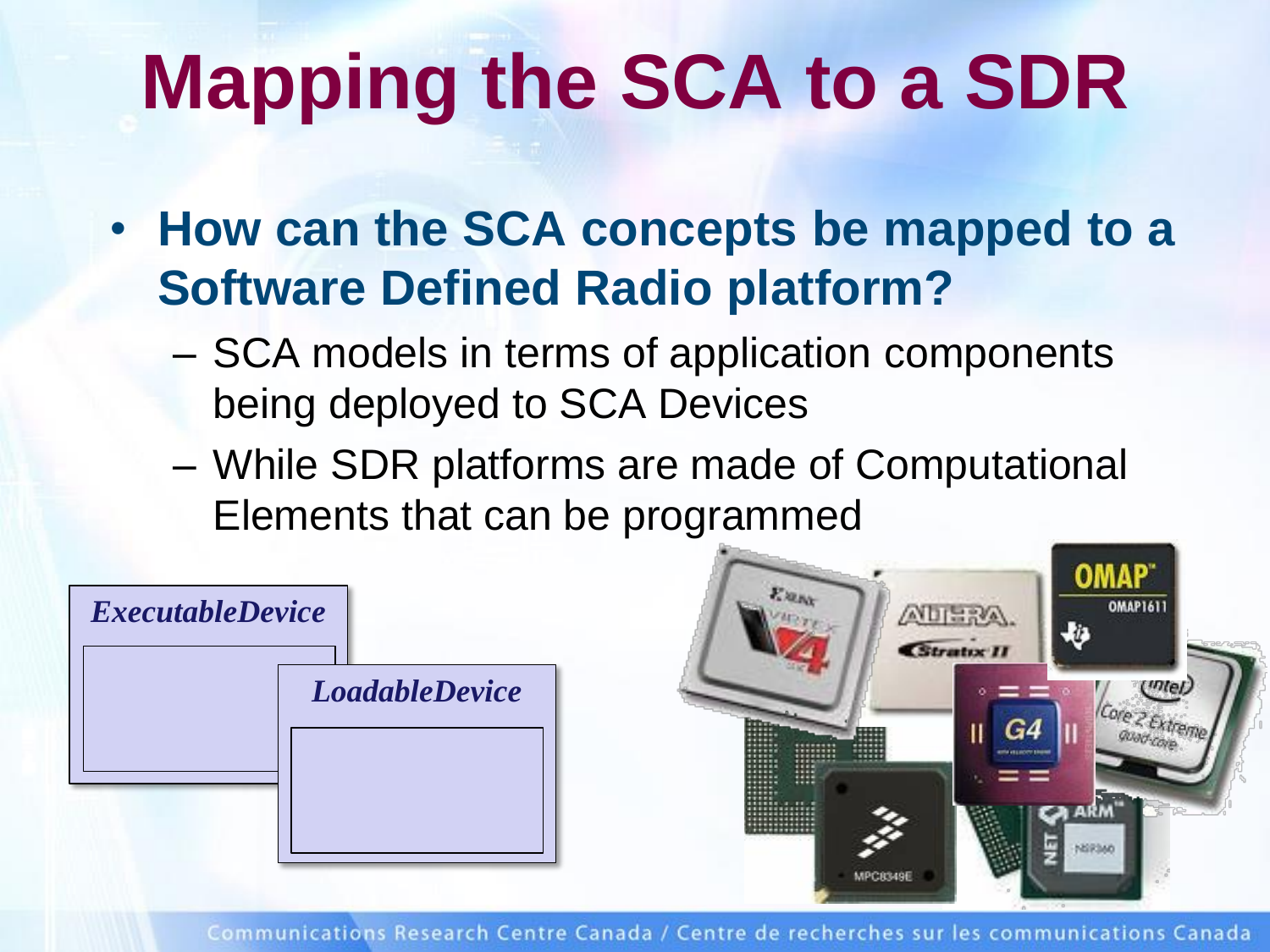### *ExecutableDevice*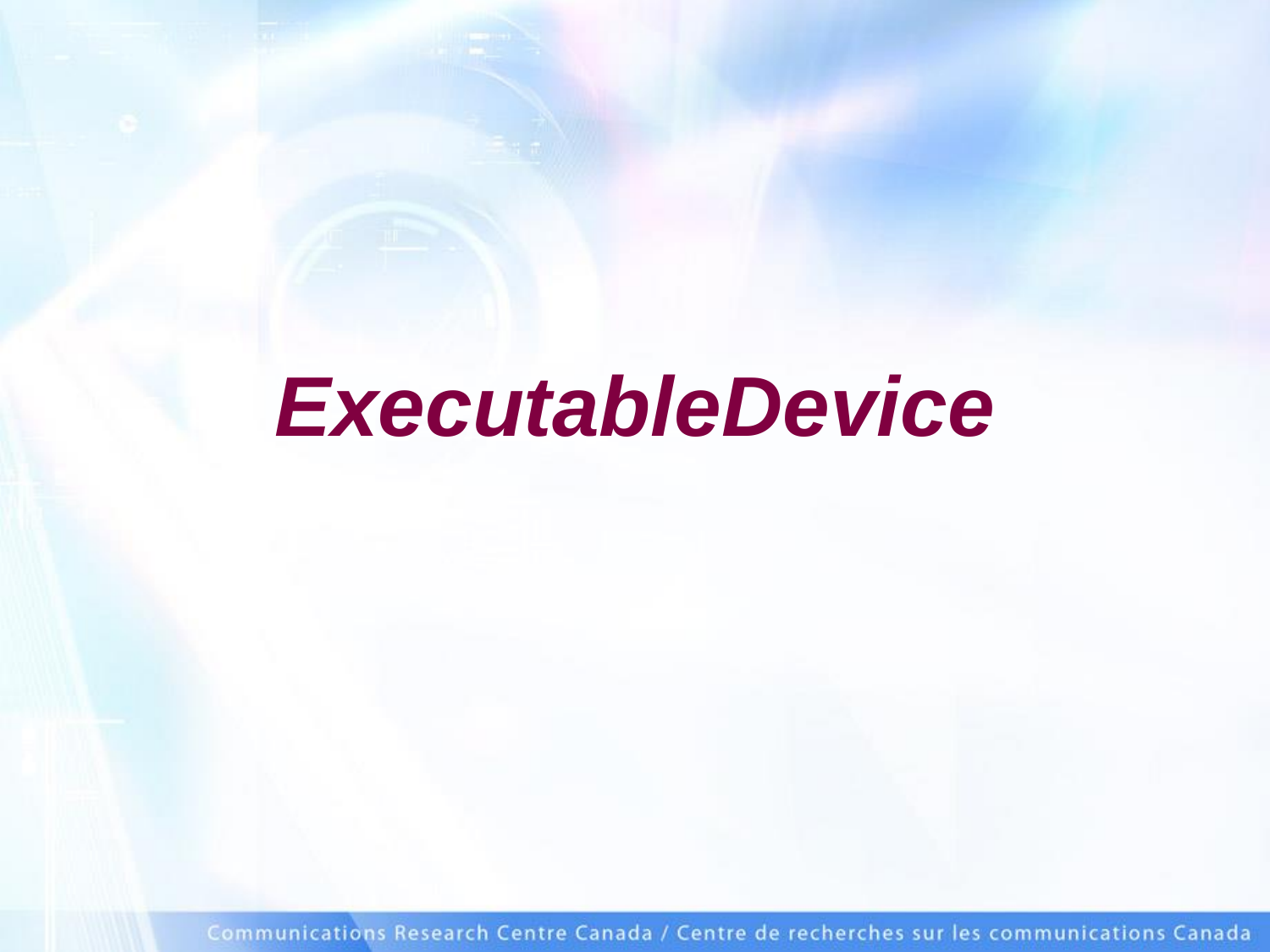### *ExecutableDevice*

#### • **GPP: can be mapped as an** *ExecutableDevice*

- GPP Operating Systems always provide a loader
- CRC's *ExecutableDevice* has been used as a proxy to processors such as x86, PPCs, ARM9, and Xscale using INTEGRITY, VxWorks, LynxOS, Linux, and soon Windows

#### • **DSP: can be mapped as an** *ExecutableDevice*

- Some DSP Operating Systems provide a loader along with multi-task support
- Unaware of any SDR platform mapping a DSP as an *ExecutableDevice*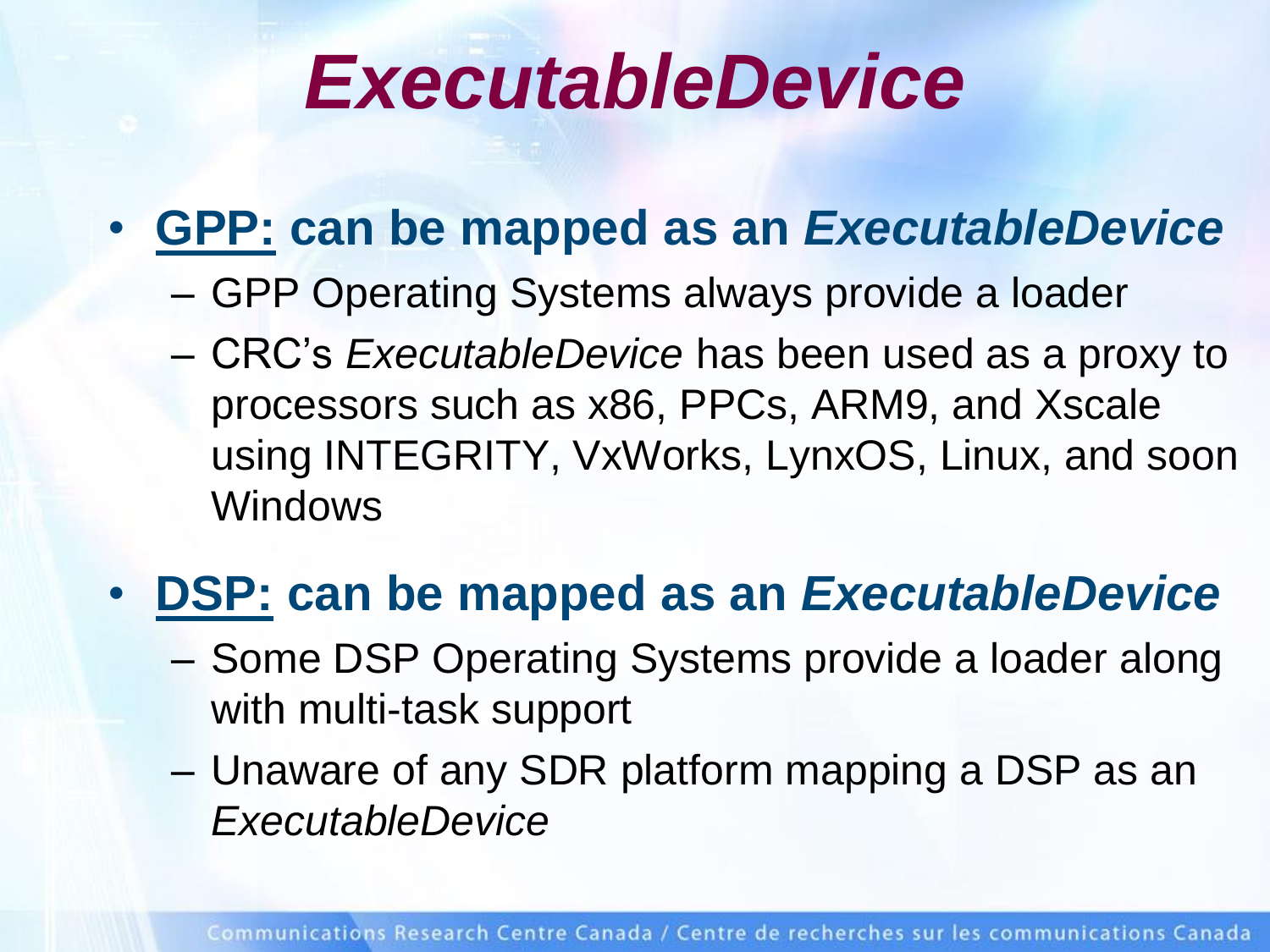## *ExecutableDevice* **(cont.)**

#### • **FPGA: can be mapped as an** *ExecutableDevice*

- An FPGA is in fact a parallel processing Computational Element
	- Provides multitasking without the need for a scheduler
- Can provide support for incremental loading through 'partial reconfiguration'
	- Can load new components into a 'running' FPGA without rebooting
- CRC helped ISR Technologies support a Xilinx Virtex FPGA with partial reconfiguration using an *ExecutableDevice* (IDP-100 platform)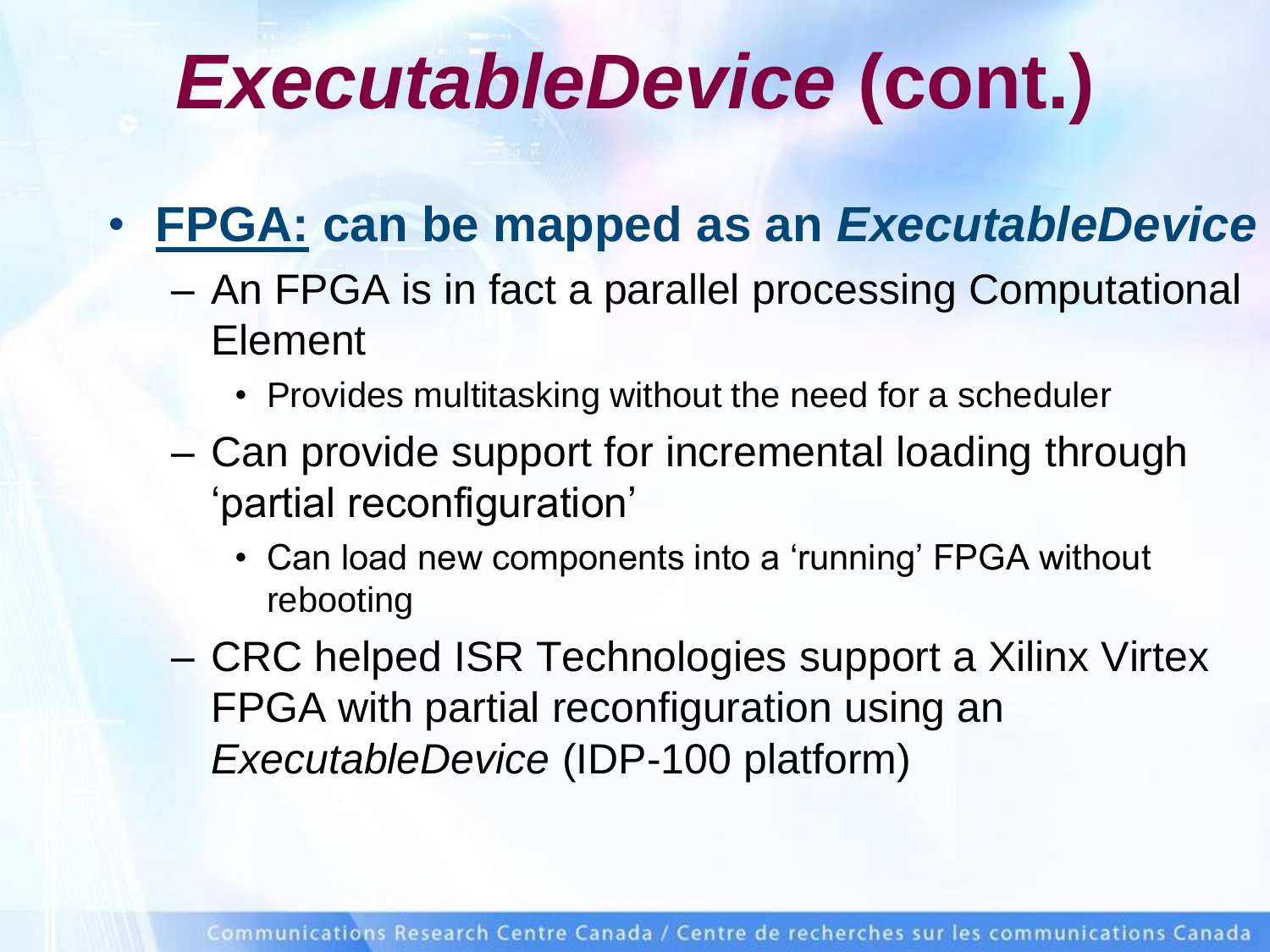### *LoadableDevice*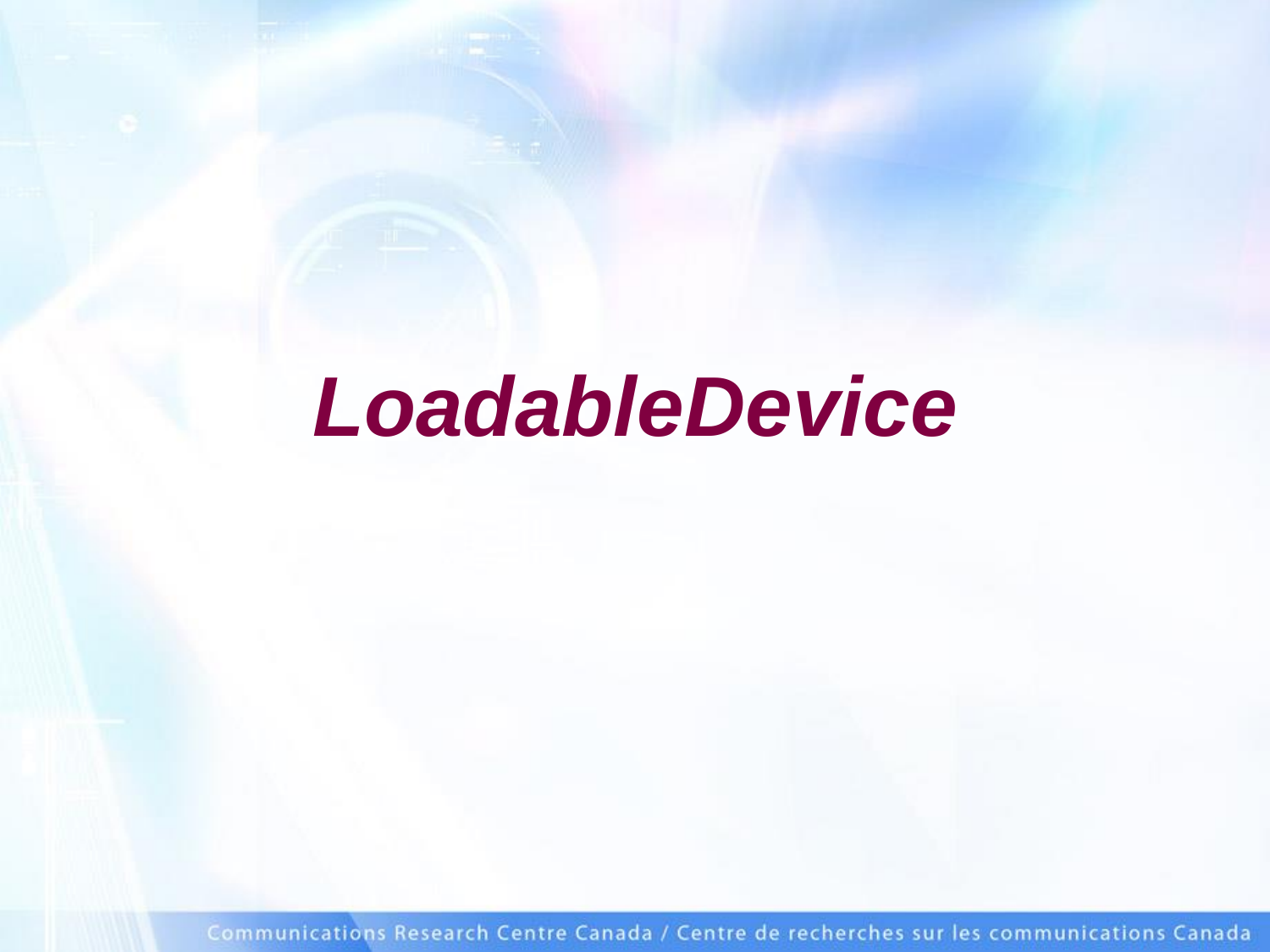### *LoadableDevice*

- **DSP: are typically used without an operating system**
	- This generally means no support for multi-tasking and no support for a loader
	- Once the DSP has been programmed, no new code can be injected without rebooting
	- In such a case, the DSP cannot be mapped as an ExecutableDevice
- *Note:* 
	- DSP/BIOS supports multi-tasking but does not provide a loader (and no file system)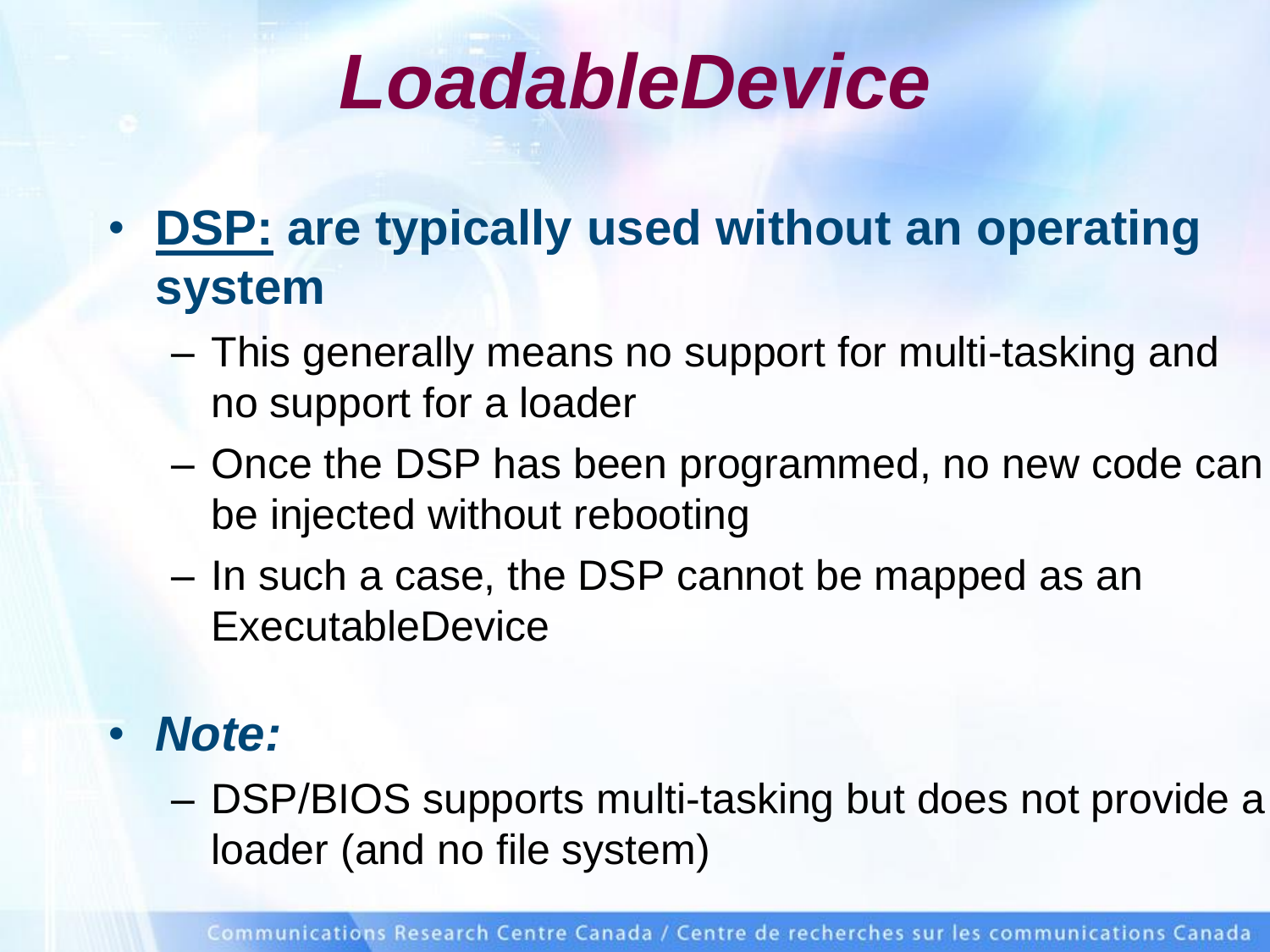## *LoadableDevice* **(cont.)**

- **FGPA: is quite often mapped as an SCA LoadableDevice**
	- Loads one single bit stream
	- No new code can be injected without rebooting
- **GPP: is always used with an operating system that provides multi-tasking and a loader**

– Always mapped as an *ExecutableDevice*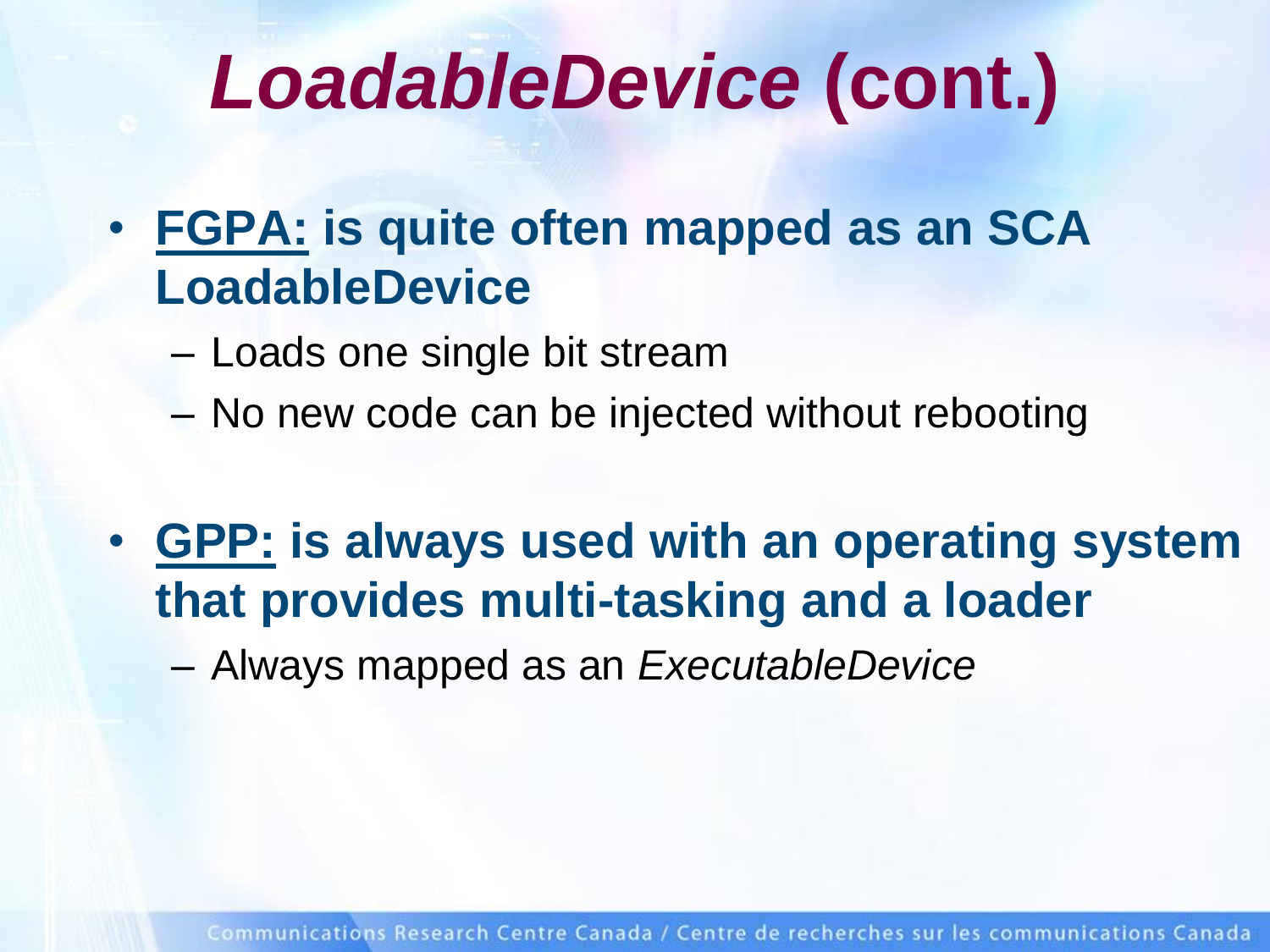### **Conclusion**

• **Most current SDR platforms provide all three types of Computational Elements** – FPGA, DSP, and GPP

- **Mapping a Computational Element as an SCA** *ExecutableDevice* **requires the support of multi-tasking and incremental loading**
	- Many RTOS provide a scheduler for multi-tasking and provide a loader for incremental loading
	- Even some DSP RTOS provide the two characteristics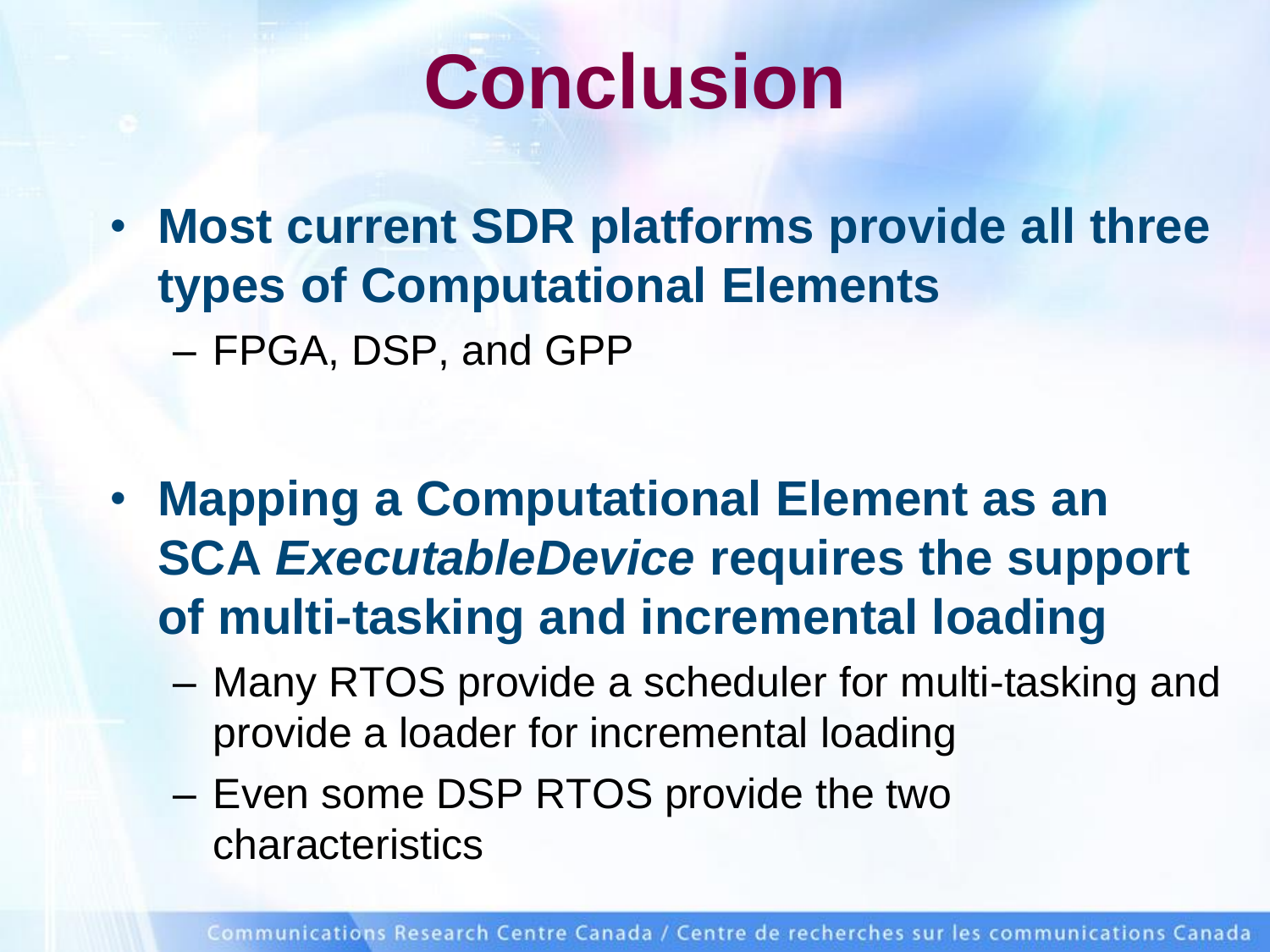

- **Currently, DSPs and FPGAs are generally mapped as a** *LoadableDevices*
	- Added complexity for post-manufacturing technology insertion
- **For fully flexible Software Defined Radios, Computational Elements should be mapped as** *ExecutableDevices*
	- This does not necessarily require the use of a GPP!